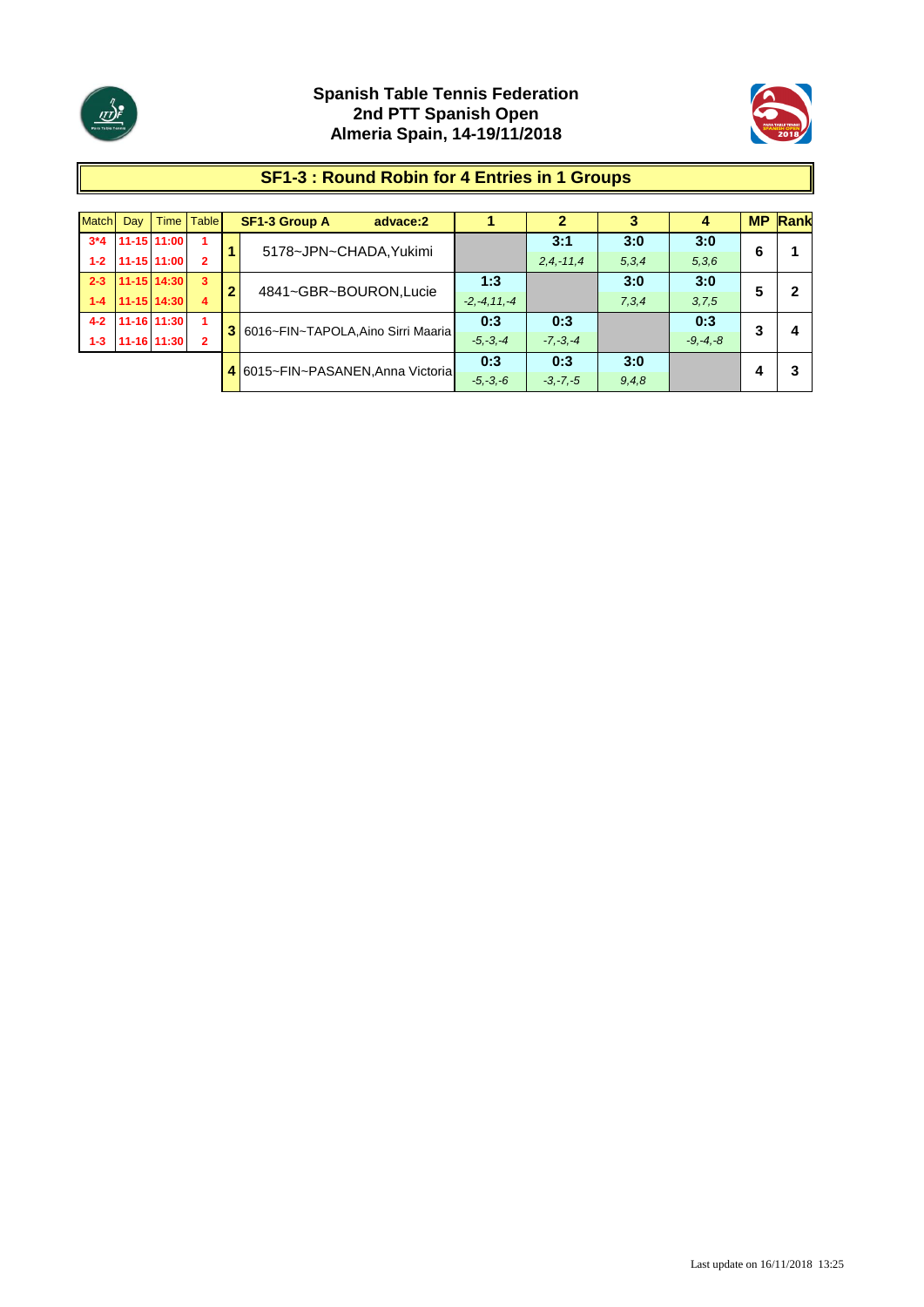



### **SF4 : Round Robin for 4 Entries in 1 Groups**

| <b>Match</b> | Dav | Time I        | <b>Table</b>   |                | <b>SF4 Group A</b><br>advace:2 |                    |              |          | 4                 | <b>MP</b> | Rank |
|--------------|-----|---------------|----------------|----------------|--------------------------------|--------------------|--------------|----------|-------------------|-----------|------|
| $2 - 3$      |     | $11-15$ 11:00 | 3              |                | 5082~RUS~VASILEVA, Aleksandra  |                    | 3:1          | 3:0      | 3:2               | 6         |      |
| $1 - 4$      |     | 11-15 11:00   | 4              |                |                                |                    | $-8,9,8,3$   | 3,3,5    | $-8, 5, -5, 4, 5$ |           |      |
| $4 - 2$      |     | 11-15 14:30   | 1              | $\overline{2}$ |                                | 1:3                |              | 3:0      | 0:3               |           |      |
| $1 - 3$      |     | 11-15 14:30   | $\overline{2}$ |                | 504~FRA~SIRGAND, Monique       | $8, -9, -8, -3$    |              | 8,3,9    | $-14,-5,-9$       | 4         |      |
| $3 - 4$      |     | 11-16 11:00   | 4              | 3              | 6027~ESP~RUBIO, Cristina       | 0:3                | 0:3          |          | 0:3               | 3         |      |
| $1 - 2$      |     | 11-16 11:00   | 3              |                |                                | $-3, -3, -5$       | $-8, -3, -9$ |          | $-7, -6, -13$     |           |      |
|              |     |               |                | 4              | 3348~COL~GUAPI GUZMAN, Manuela | 2:3                | 3:0          | 3:0      |                   | 5         |      |
|              |     |               |                |                |                                | $8, -5, 5, -4, -5$ | 14,5,9       | 7, 6, 13 |                   |           |      |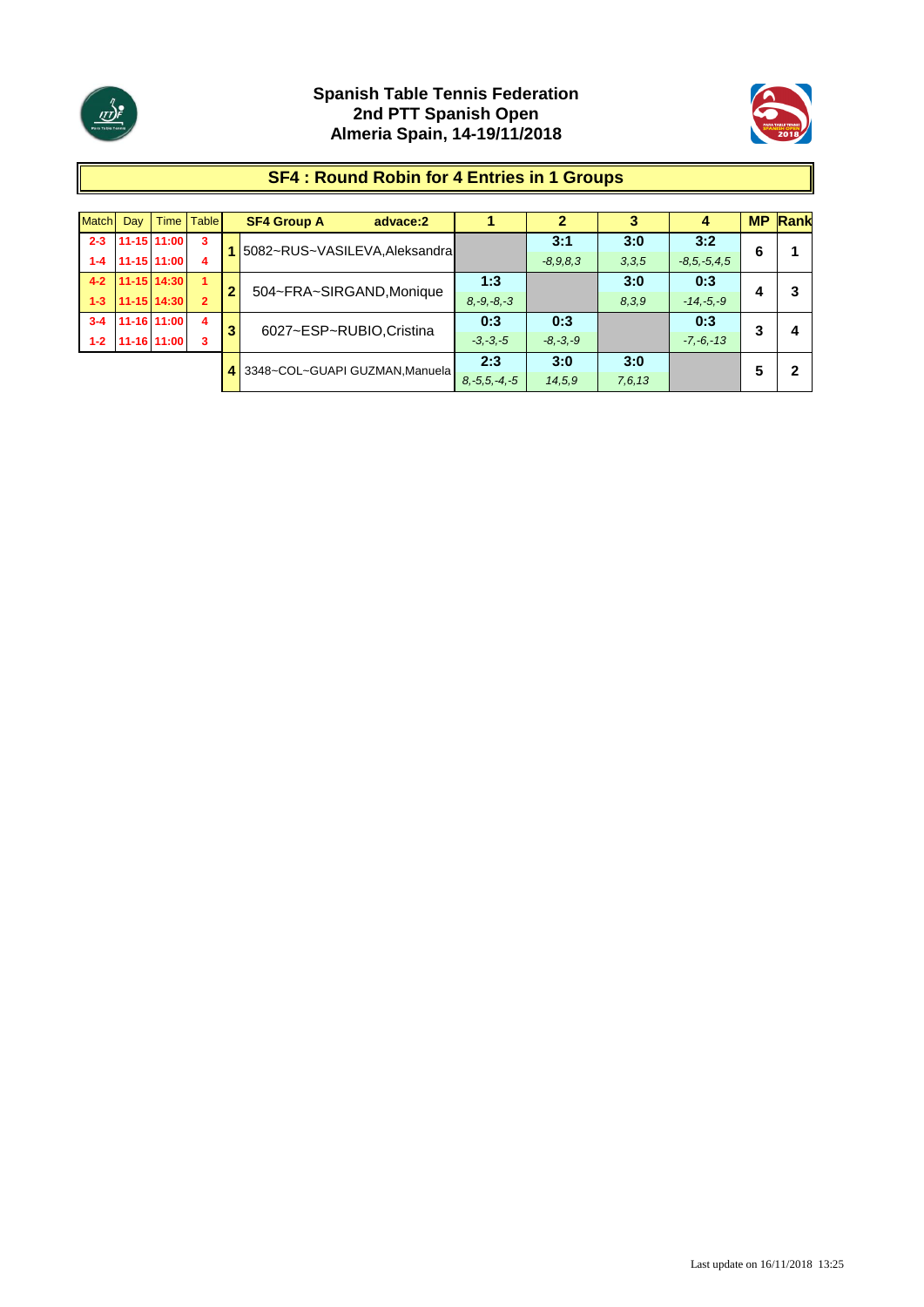



# **SF6-7 : Round Robin for 5 Entries in 1 Groups**

| <b>Match</b> | Dav | <b>Time</b> | <b>Table</b>   |                | <b>SF6-7 Group A</b><br>advace:2     |                 | $\mathbf 2$   | 3                   | 4                  | 5        | <b>MP</b> | Rank |
|--------------|-----|-------------|----------------|----------------|--------------------------------------|-----------------|---------------|---------------------|--------------------|----------|-----------|------|
| $4*5$        |     | 11-15 10:30 | 5              |                | 4401~UKR~LYTOVCHENKO,Maryna          |                 | 3:0           | 3:1                 | 3:1                | 3:0      | 8         |      |
| $1 - 3$      |     | 11-15 10:30 |                |                |                                      |                 | 5,9,8         | $8, -5, 4, 5$       | $3, 8, -5, 7$      | 5, 5, 2  |           |      |
| $2 - 4$      |     | 11-15 13:30 | 7              | $\overline{2}$ | 5650~RUS~ALIEVA, Maliak              | 0:3             |               | 3:0                 | 3:0                | 3:0      |           |      |
| $1 - 5$      |     | 11-15 13:30 | 8              |                |                                      | $-5, -9, -8$    |               | 3, 10, 7            | 6,9,5              | 6, 2, 10 |           |      |
| $2 - 3$      |     | 11-15 17:30 | 6              |                | 3 5436~SWE~SAND, Smilla Agnes Linnea | 1:3             | 0:3           |                     | 3:2                | 3:0      | 6         | 3    |
| $1 - 4$      |     | 11-15 17:30 |                |                |                                      | $-8.5 - 4 - 5$  | $-3,-10,-7$   |                     | $7, -9, 3, -10, 6$ | 5,5,6    |           |      |
| $5-2$        |     | 11-16 10:30 | $\overline{7}$ | 4              | 5025~NOR~TVEITEN, Merethe            | 1:3             | 0:3           | 2:3                 |                    | 3:0      | 5         | 4    |
| $4 - 3$      |     | 11-16 10:30 | 8              |                |                                      | $-3, -8, 5, -7$ | $-6, -9, -5$  | $-7, 9, -3, 10, -6$ |                    | 10, 5, 8 |           |      |
| $3 - 5$      |     | 11-16 12:00 | 7              |                | 5 5274~NOR~KORNELIUSSEN, Nora        | 0:3             | 0:3           | 0:3                 | 0:3                |          | 4         | 5    |
| $1 - 2$      |     | 11-16 12:00 | 10             |                |                                      | $-5, -5, -2$    | $-6, -2, -10$ | $-5, -5, -6$        | $-10,-5,-8$        |          |           |      |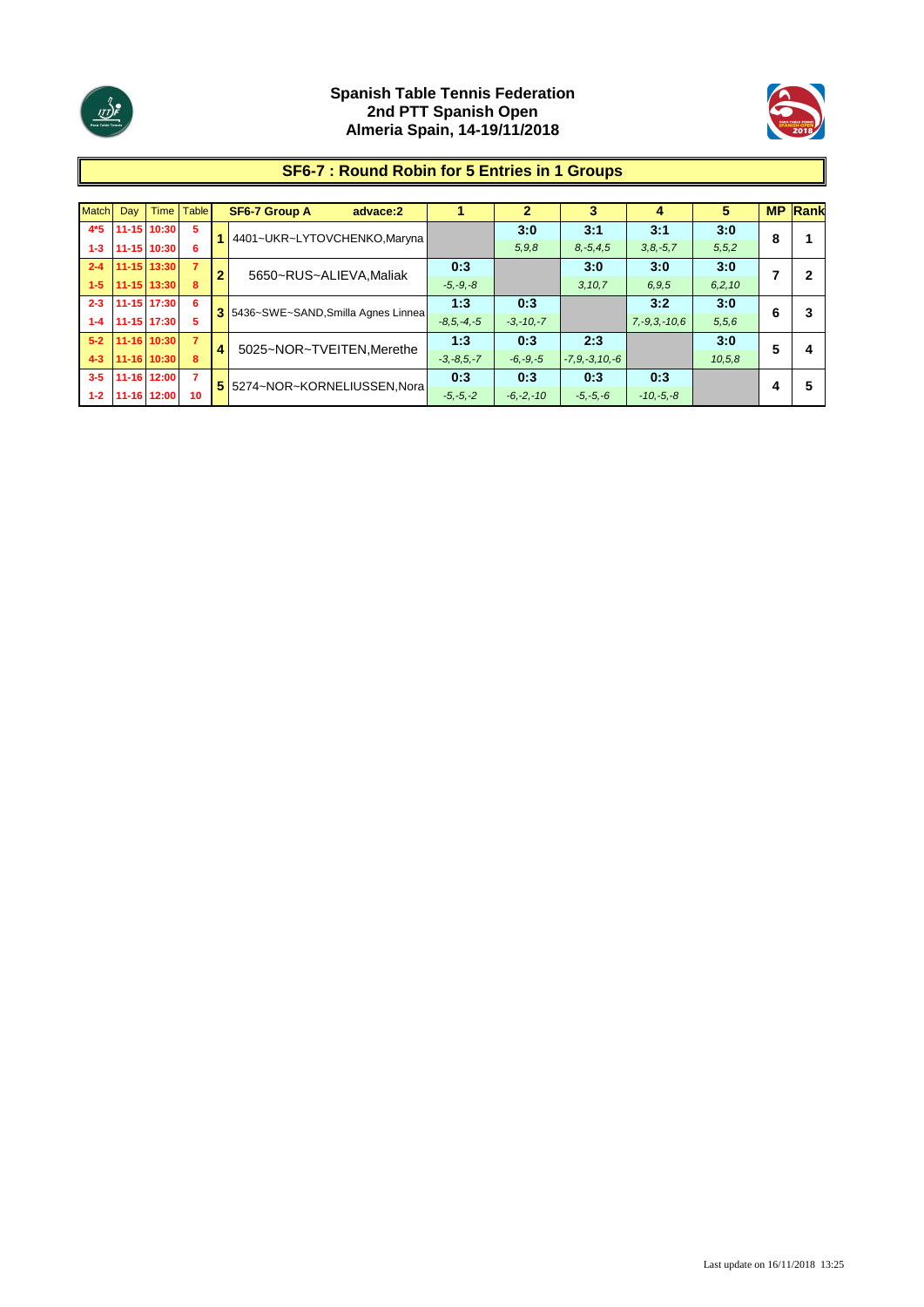



# **SF8 : Round Robin for 5 Entries in 1 Groups**

| <b>Match</b> | Dav | <b>Time</b> | <b>Table</b>    |                | <b>SF8 Group A</b><br>advace:2 |              | $\mathbf{2}$        | 3                 | 4               | 5           |   | <b>MP Rank</b> |
|--------------|-----|-------------|-----------------|----------------|--------------------------------|--------------|---------------------|-------------------|-----------------|-------------|---|----------------|
| $2 - 4$      |     | 11-15 11:00 | 11              | $\blacksquare$ | 3153~NOR~DAHLEN, Aida          |              | 3:0                 | 3:0               | 3:1             | 3:0         | 8 |                |
| $1 - 5$      |     | 11-15 11:00 | 12              |                |                                |              | 7,8,1               | 3, 4, 7           | $-7,6,5,9$      | 8,2,4       |   |                |
| $2 - 3$      |     | 11-15 14:00 | 13              |                | 2 3582~POL~JASTRZEBSKA,Dajana  | 0:3          |                     | 0:3               | 3:2             | 3:0         | 6 |                |
| $1 - 4$      |     | 11-15 14:00 | 14              |                |                                | $-7, -8, -1$ |                     | $-5, -5, -8$      | $-9,6,5,-9,10$  | 4, 8, 7     |   |                |
| $5-2$        |     | 11-15 17:00 | 9               | 3              | 4464~RUS~LITVINENKO.Elena      | 0:3          | 3:0                 |                   | 3:1             | 3:1         | 7 | 2              |
| $4 - 3$      |     | 11-15 17:00 | 10              |                |                                | $-3, -4, -7$ | 5,5,8               |                   | $-8, 10, 6, 10$ | $10,-9,3,8$ |   |                |
| $4 - 5$      |     | 11-16 10:00 | 11              | 4              | 5863~FRA~HAUTIERE,Lucie        | 1:3          | 2:3                 | 1:3               |                 | 3:1         | 5 | 4              |
| $1 - 3$      |     | 11-16 10:00 | 12              |                |                                | $7,-6,-5,-9$ | $9, -6, -5, 9, -10$ | $8, -10, -6, -10$ |                 | $-10,8,6,9$ |   |                |
| $3 - 5$      |     | 11-16 11:30 | 10 <sup>1</sup> | 5              | 4445~NED~KLOMP,Suzan           | 0:3          | 0:3                 | 1:3               | 1:3             |             | 4 | 5              |
| $1 - 2$      |     | 11-16 11:30 | 12              |                |                                | $-8, -2, -4$ | $-4,-8,-7$          | $-10.9 - 3 - 8$   | $10,-8,-6,-9$   |             |   |                |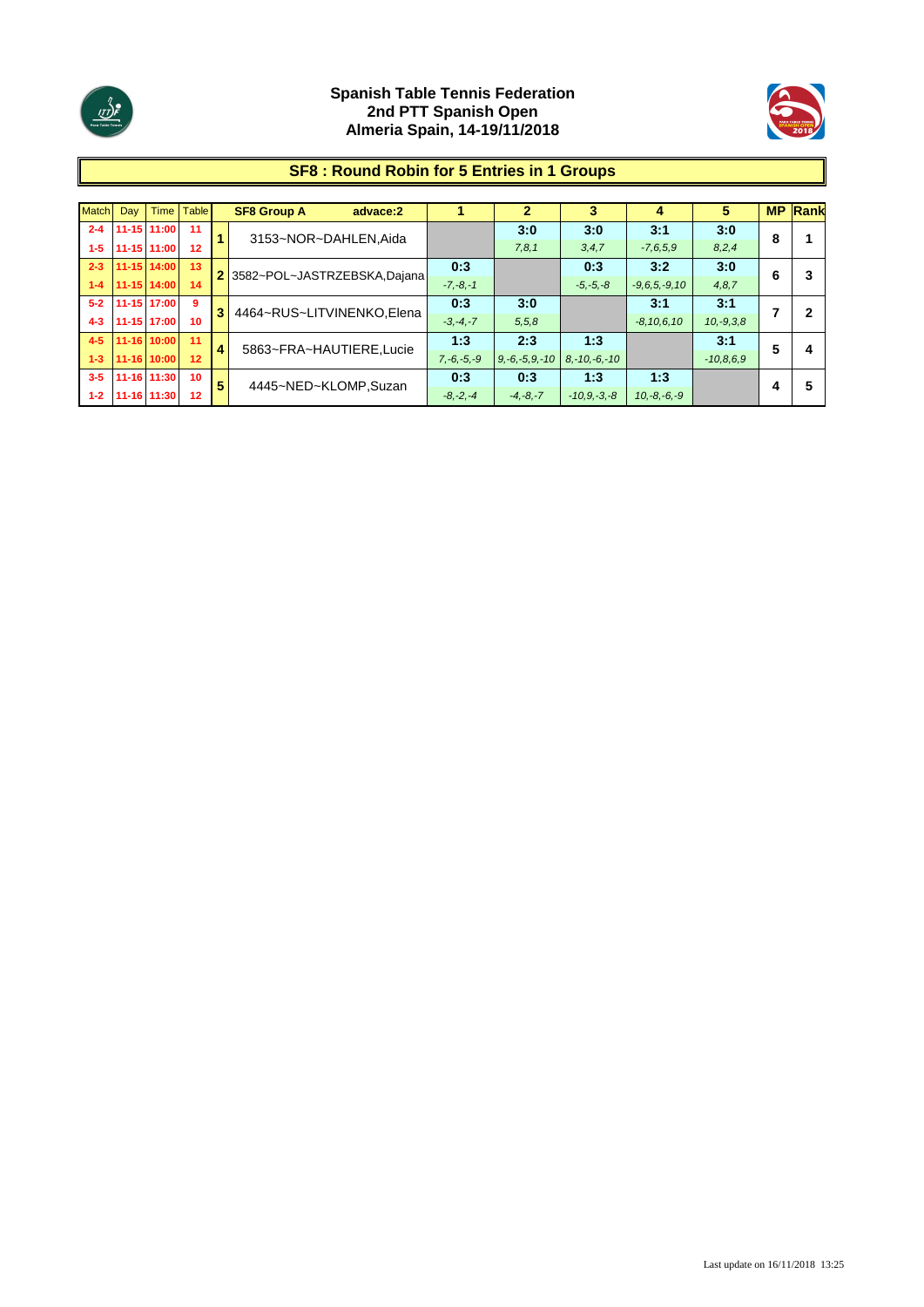



# **Women Single Class 9-10 : KO for 4 Entries**

| 1662~RUS~KOMLEVA / GORSHKALEVA,O | 3:1:2.6.4.5                         |                            |
|----------------------------------|-------------------------------------|----------------------------|
| $<$ 1>11-16-10:30-T11            | 1662~RUS~KOMLEVA / GORSHKALEVA,Olga |                            |
| 2 5833~DEN~NIELSEN, Thea Amalie  |                                     | $3.0 \div 8.6.3$           |
|                                  | $<$ 3>11-16-12:00-T11               | 1662~RUS~KOMLEVA / GORSHKA |
| 3 3570~HUN~BICSAK, Bettina       |                                     | Place 1                    |
| $<$ 2>11-16-10:30-T12            | <b>5885~SWE~HANDEN, Anja</b>        |                            |
| 4 5885~SWE~HANDEN,Anja           | 3.1, 7,9,6,10                       |                            |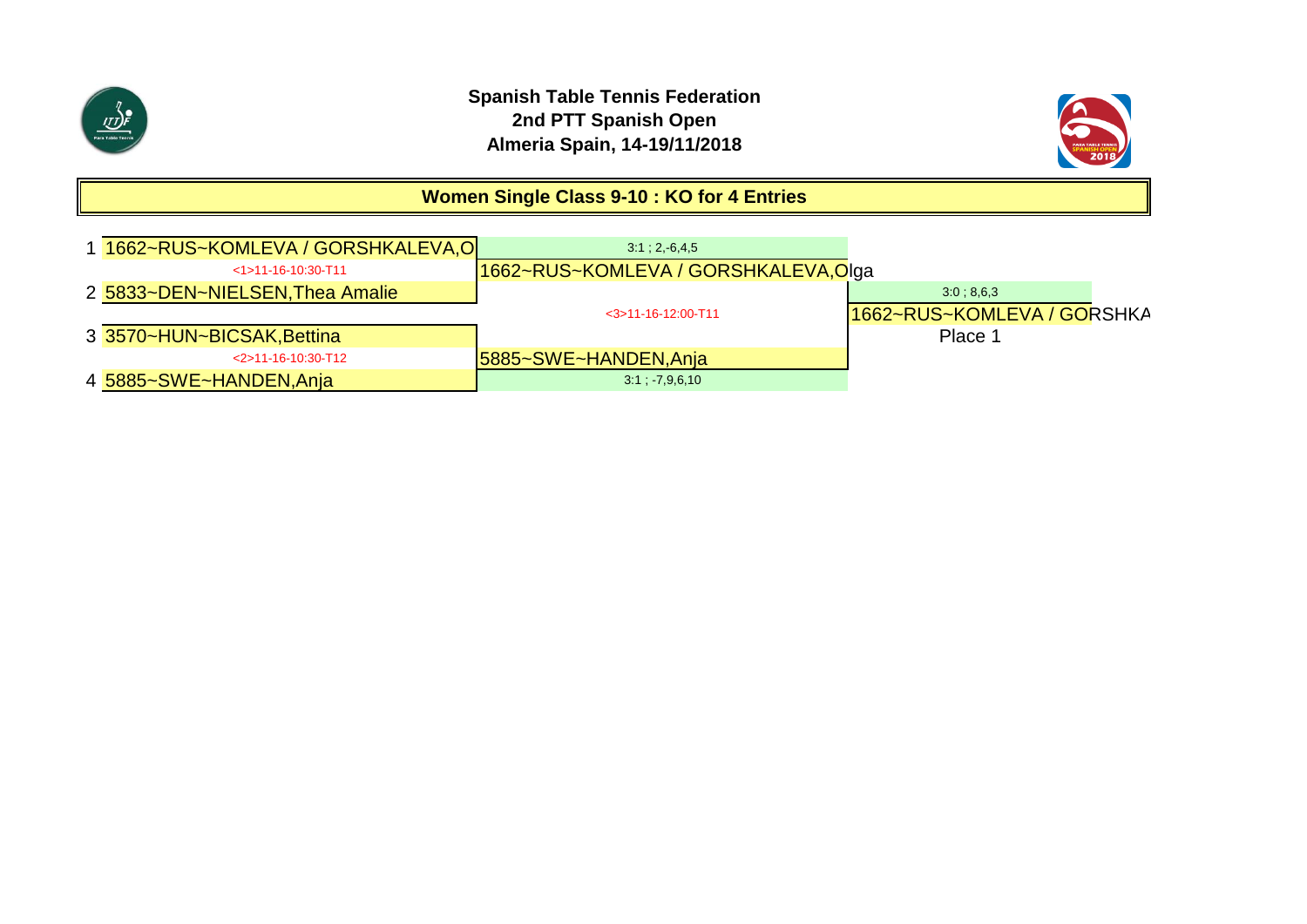



### **SF9-10 : Round Robin for 8 Entries in 2 Groups**

| Match   | Dav           | Time        | <b>Table</b>   |   | <b>SF9-10 Group A</b><br>advace:2    |                    |                 |                     | 4       |   | <b>MP</b> Rank |
|---------|---------------|-------------|----------------|---|--------------------------------------|--------------------|-----------------|---------------------|---------|---|----------------|
| $3-1$   | $11-15$ 11:30 |             | -6             |   | 1662~RUS~KOMLEVA / GORSHKALEVA, Olga |                    | 3:0             | 2:3                 | 3:0     | 5 |                |
| $2 - 4$ | $11-15$ 11:30 |             | 8              |   |                                      |                    | 1, 7, 10        | $9, -8, 7, -10, -9$ | 4,2,2   |   |                |
| $4 - 3$ | 11-15 14:30   |             | 11             |   |                                      | 0:3                |                 | 3:1                 | 3:0     | 5 |                |
| $2 - 1$ | 11-15 14:30   |             | 12             |   | 2 5974~UKR~SHYNKAROVA, Iryna         | $-1, -7, -10$      |                 | $7, -8, 8, 8$       | 1, 4, 3 |   |                |
| $1 - 4$ | 11-15 17:30   |             | $\overline{7}$ |   |                                      | 3:2                | 1:3             |                     | 3:0     | 5 |                |
| $2 - 3$ |               | 11-15 17:30 | 8              | 3 | 3570~HUN~BICSAK, Bettina             | $-9, 8, -7, 10, 9$ | $-7, 8, -8, -8$ |                     | 2,2,3   |   |                |
|         |               |             |                | 4 |                                      | 0:3                | 0:3             | 0:3                 |         |   |                |
|         |               |             |                |   | 4718~ESP~MATEU, Raquel               | $-4, -2, -2$       | $-1, -4, -3$    | $-2, -2, -3$        |         |   | 4              |

| <b>Match</b> | Day |             | Time   Table |                | <b>SF9-10 Group B</b><br>advace:2 |                    |                   |                | 4              |   | <b>MP Rank</b> |
|--------------|-----|-------------|--------------|----------------|-----------------------------------|--------------------|-------------------|----------------|----------------|---|----------------|
| $3 - 1$      |     | 11-15 11:30 | 9            |                | 5885~SWE~HANDEN, Anja             |                    | 3:2               | 3:1            | 3:1            | 6 |                |
| $2 - 4$      |     | 11-15 11:30 | 10           |                |                                   |                    | $8, -7, -6, 5, 5$ | $-7, 3, 7, 10$ | $8, -3, 20, 9$ |   |                |
| $4 - 3$      |     | 11-15 14:30 | 13           | $\overline{2}$ | 5833~DEN~NIELSEN, Thea Amalie     | 2:3                |                   | 3:0            | 3:1            | 5 |                |
| $2 - 1$      |     | 11-15 14:30 | 14           |                |                                   | $-8, 7, 6, -5, -5$ |                   | 6, 8, 8        | $1, 7, -7, 6$  |   |                |
| $1 - 4$      |     | 11-15 17:30 | 11           | 3              | 2962~ROU~VULTURAR, Tabita         | 1:3                | 0:3               |                | 0:3            | 3 | 4              |
| $2 - 3$      |     | 11-15 17:30 | 13           |                |                                   | $7, -3, -7, -10$   | $-6, -8, -8$      |                | $-4, -7, -3$   |   |                |
|              |     |             |              | 4              | 5015~UKR~SALTANOVSKA, Marharyta   | 1:3                | 1:3               | 3:0            |                |   |                |
|              |     |             |              |                |                                   | $-8.3 - 20 - 9$    | $-1, -7, 7, -6$   | 4,7,3          |                |   |                |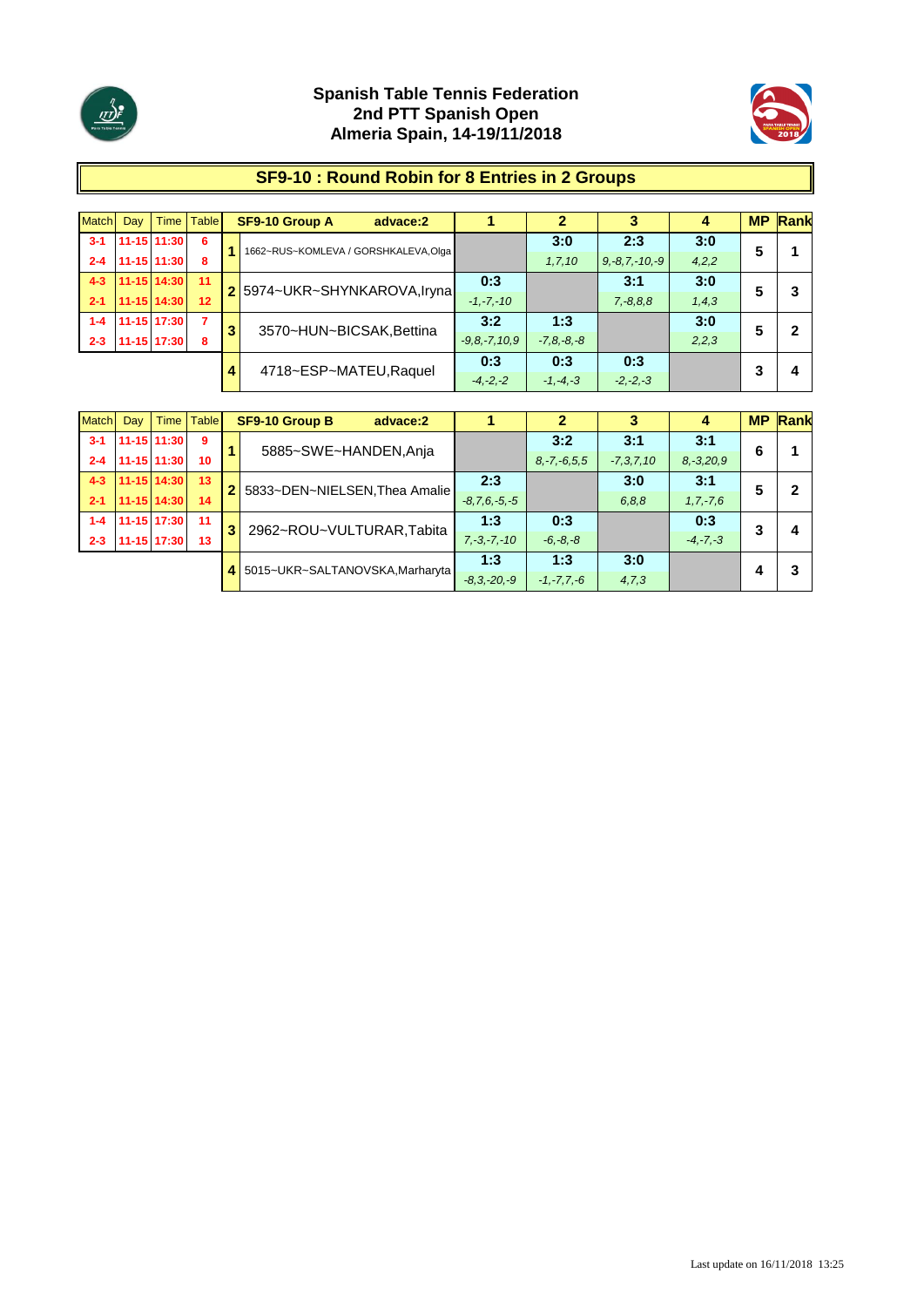



# **Men Singles Class 1-2 : KO for 8 Entries**

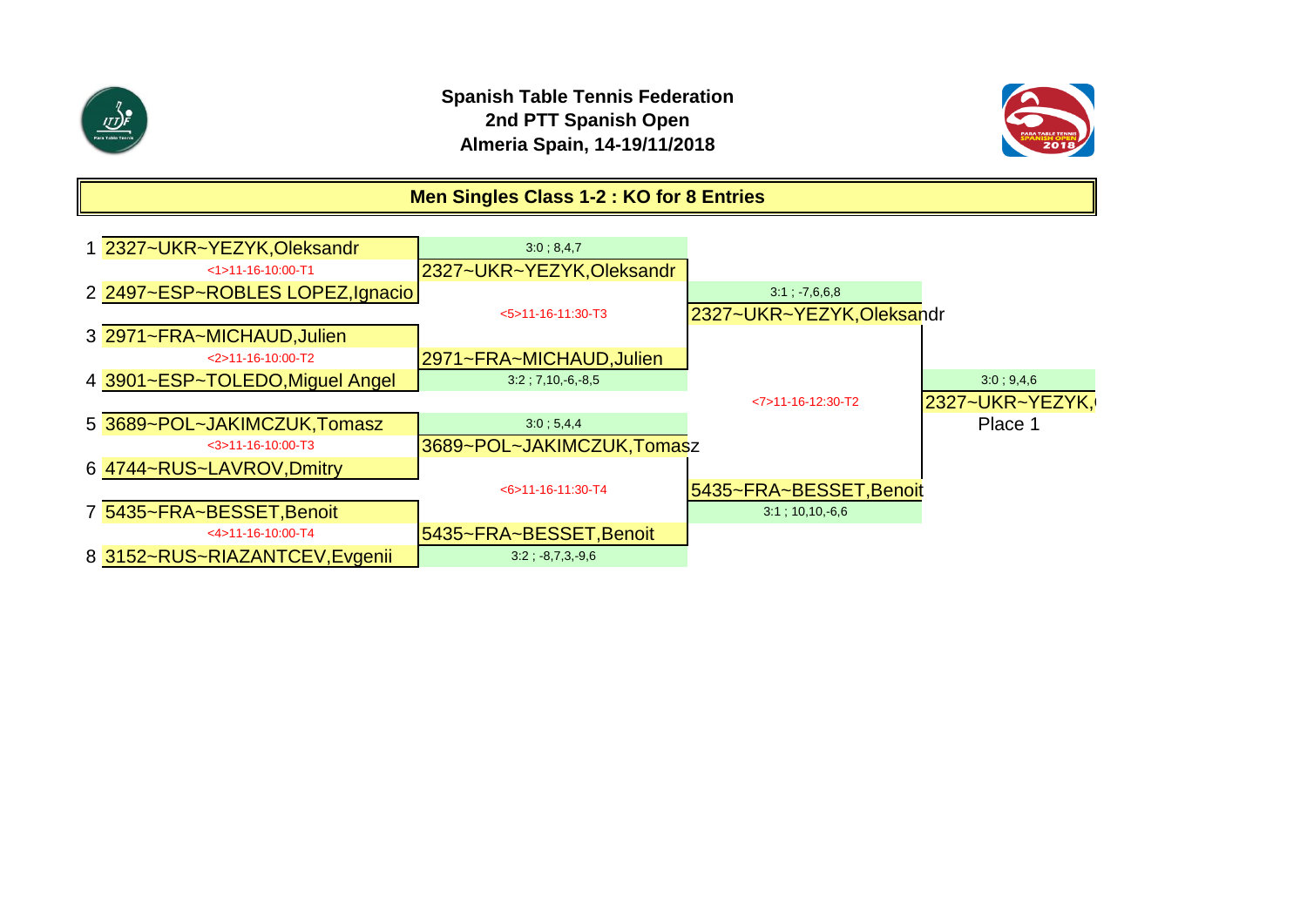



### **SM1-2 : Round Robin for 14 Entries in 4 Groups**

| <b>Match</b> | Dav | <b>Time</b>   | <b>Table</b>   |   | <b>SM1-2 Group A</b><br>advace:2 |              |              | 3     | <b>MP</b> | Rank |
|--------------|-----|---------------|----------------|---|----------------------------------|--------------|--------------|-------|-----------|------|
| $3 - 1$      |     | $11-15$ 11:30 | 1              |   | 2327~UKR~YEZYK, Oleksandr        |              | 3:0          | 3:0   | 4         |      |
| $-2-1$       |     | 11-15 15:00   | 3              |   |                                  |              | 8,5,8        | 2,4,3 |           |      |
| $2 - 3$      |     | 11-15 18:00   | $\overline{2}$ | m | 4744~RUS~LAVROV,Dmitry           | 0:3          |              | 3:0   | 3         | 2    |
|              |     |               |                |   |                                  | $-8. -5. -8$ |              | 1,3,4 |           |      |
|              |     |               |                | 3 |                                  | 0:3          | 0:3          |       | 2         |      |
|              |     |               |                |   | 2900~JOR~DARDAS, Ibrahim         | $-2, -4, -3$ | $-1, -3, -4$ |       |           | 3    |

| <b>Match</b> | Dav | <b>Time</b> | <b>Table</b>            |   | <b>SM1-2 Group B</b>             | advace:2 |                |              |               |   | <b>MP Rank</b> |
|--------------|-----|-------------|-------------------------|---|----------------------------------|----------|----------------|--------------|---------------|---|----------------|
| $3 - 1$      |     | 11-15 11:30 | $\mathbf{2}$            |   | 1 3152~RUS~RIAZANTCEV, Evgenii   |          |                | 3:0          | 3:1           | 4 |                |
| $2 - 1$      |     | 11-15 15:00 | 4                       |   |                                  |          |                | 8,3,4        | $5, -5, 4, 5$ |   |                |
| $2 - 3$      |     | 11-15 18:00 | $\overline{\mathbf{4}}$ |   | 2 2497~ESP~ROBLES LOPEZ, Ignacio |          | 0:3            |              | 3:0           |   |                |
|              |     |             |                         |   |                                  |          | $-8. -3. -4$   |              | 4,8,6         |   |                |
|              |     |             |                         | 3 | 4451~GER~BUNTE,Tim               |          | 1:3            | 0:3          |               |   |                |
|              |     |             |                         |   |                                  |          | $-5.5 - 4 - 5$ | $-4, -8, -6$ |               |   |                |

| <b>Match</b> | Day ' | Time I      | <b>Table</b>   |   | <b>SM1-2 Group C</b><br>advace:2 |              | 2               | 3             | 4               | <b>MP</b> | Rank |
|--------------|-------|-------------|----------------|---|----------------------------------|--------------|-----------------|---------------|-----------------|-----------|------|
| $3 - 1$      |       | 11-15 11:30 | 3              |   | 3689~POL~JAKIMCZUK,Tomasz        |              | 3:0             | 3:0           | 3:0             | 6         |      |
| $2 - 4$      |       | 11-15 11:30 | 4              |   |                                  |              | 9,6,4           | 11, 3, 7      | 6,2,5           |           |      |
| $4 - 3$      |       | 11-15 15:00 | 1              | 2 | 2971~FRA~MICHAUD, Julien         | 0:3          |                 | 3:0           | 3:1             | 5         | 2    |
| $2 - 1$      |       | 11-15 15:00 | $\overline{2}$ |   |                                  | $-9, -6, -4$ |                 | 3,5,3         | $-7,7,4,6$      |           |      |
| $1 - 4$      |       | 11-15 18:00 |                | 3 | 5798~GBR~BONNAR, Marc            | 0:3          | 0:3             |               | 1:3             | 3         |      |
| $2 - 3$      |       | 11-15 18:00 | 3              |   |                                  | $-11,-3,-7$  | $-3, -5, -3$    |               | $-9, -3, 9, -4$ |           | 4    |
|              |       |             |                |   | 4 5026~ESP~RODRIGUEZ, Lazaro     | 0:3          | 1:3             | 3:1           |                 |           | 3    |
|              |       |             |                |   |                                  | $-6, -2, -5$ | $7, -7, -4, -6$ | $9, 3, -9, 4$ |                 |           |      |

| Match   | Day | <b>Time</b>     | <b>Table</b>   |   | <b>SM1-2 Group D</b><br>advace:2              |              |                 | 3        | 4            |   | <b>MP Rank</b> |
|---------|-----|-----------------|----------------|---|-----------------------------------------------|--------------|-----------------|----------|--------------|---|----------------|
| $3 - 1$ |     | 11-15 12:00     | 3              |   | 5435~FRA~BESSET, Benoit                       |              | 1:3             | 3:0(w/o) | 3:0          | 5 | 2              |
| $2 - 4$ |     | 11-15 12:00     | 4              |   |                                               |              | $6, -9, -6, -8$ | 0, 0, 0  | 2,3,9        |   |                |
| $4 - 3$ |     | $11 - 15$ 15:30 | 1              |   | 2 3901~ESP~TOLEDO, Miguel Angel               | 3:1          |                 | 3:0(w/o) | 3:0          | 6 |                |
| $2 - 1$ |     | $11 - 15$ 15:30 | $\overline{2}$ |   |                                               | $-6,9,6,8$   |                 | 0, 0, 0  | 5, 9, 3      |   |                |
| $1 - 4$ |     | 11-15 18:30     | $\overline{2}$ | 3 | 3729~ECU~CHIQUITO JOUTEAUX, Wilmington Ismael | 0:3(w/o)     | 0:3(w/o)        |          | 0:3(w/o)     | 0 | д              |
| $2 - 3$ |     | 11-15 18:30     | 4              |   |                                               | $-0, -0, -0$ | $-0, -0, -0$    |          | $-0, -0, -0$ |   |                |
|         |     |                 |                | 4 | 6017~FIN~NATUNEN, Timo Kalevi                 | 0:3          | 0:3             | 3:0(w/o) |              |   |                |
|         |     |                 |                |   |                                               | $-2, -3, -9$ | $-5, -9, -3$    | 0, 0, 0  |              |   |                |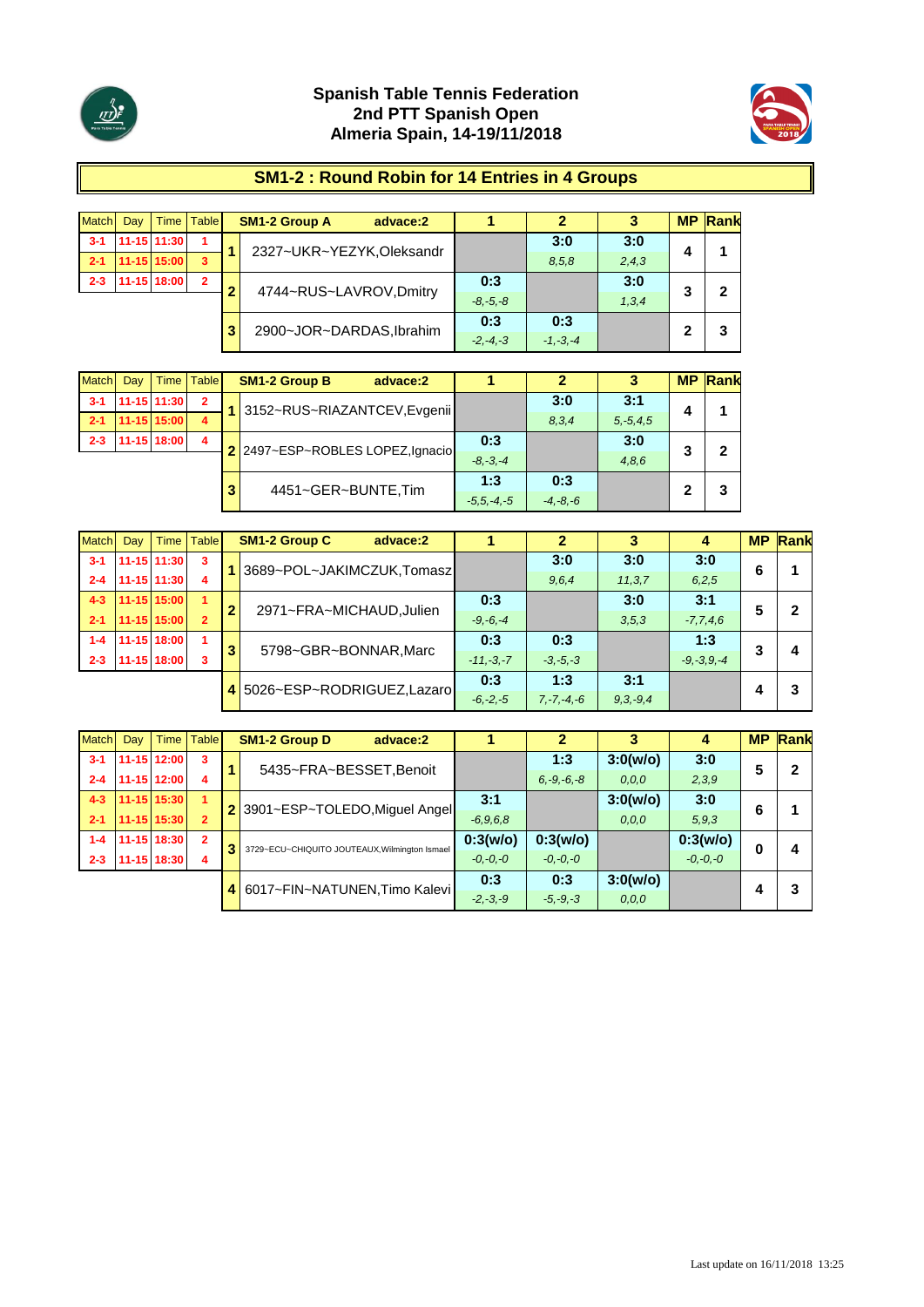

### **Spanish Table Tennis Federation 2nd PTT Spanish Open Almeria Spain, 14-19/11/2018**



**Men Singles Class 3 : KO for 12 Entries**

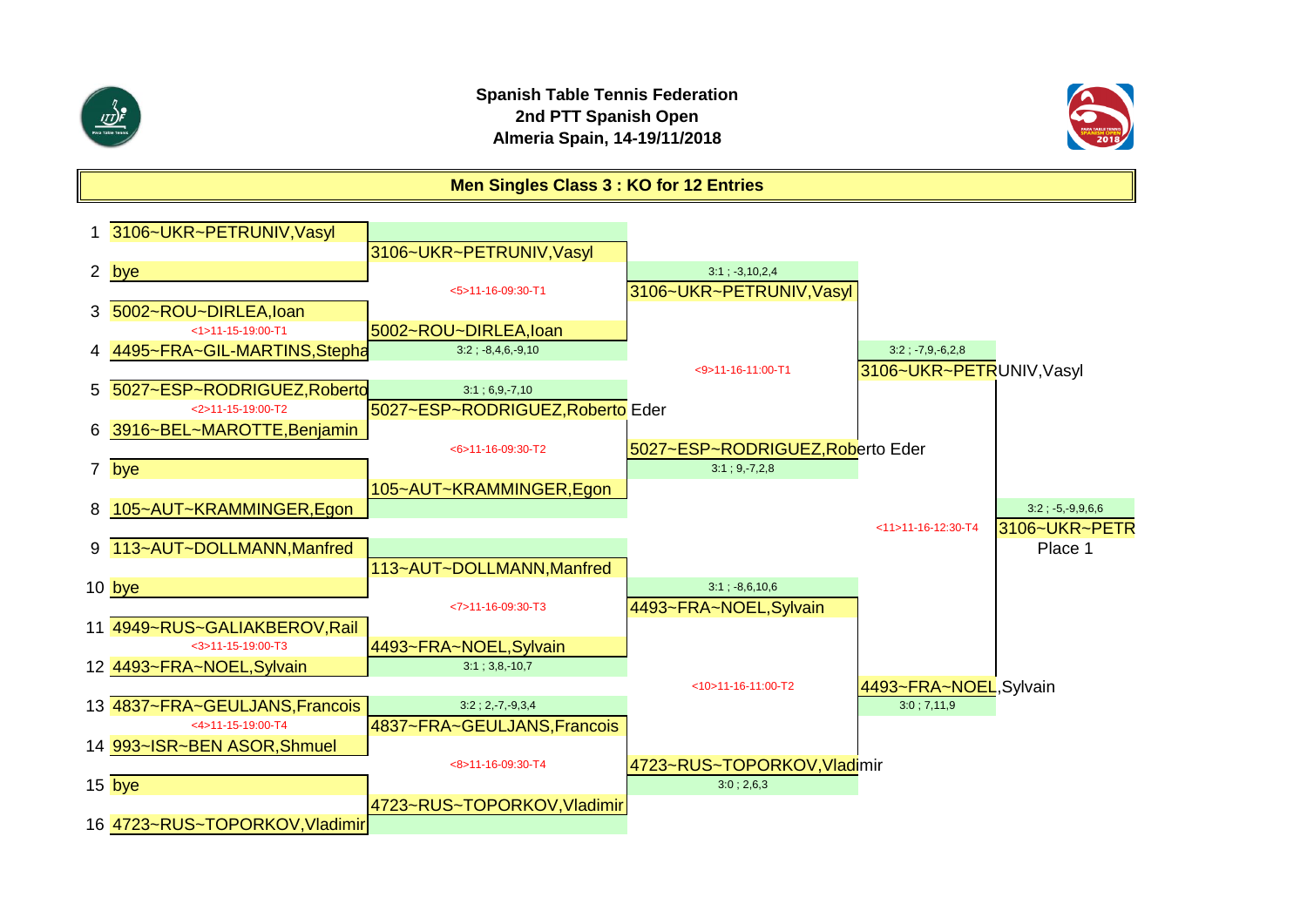



#### **SM3 : Round Robin for 21 Entries in 6 Groups**

| Match   | Day | Time I      | <b>Table</b> |   | <b>SM3 Group A</b><br>advace:2 |                   |              | 3               | <b>MP</b> | Rank |
|---------|-----|-------------|--------------|---|--------------------------------|-------------------|--------------|-----------------|-----------|------|
| $3 - 1$ |     | 11-15 09:30 | 4            |   | 3106~UKR~PETRUNIV, Vasyl       |                   | 3:0          | 3:1             |           |      |
| $2 - 1$ |     | 11-15 13:00 | 1            |   |                                |                   | 6, 7, 4      | $8, 10, -12, 7$ |           |      |
| $2 - 3$ |     | 11-15 16:30 | 3            |   | 4949~RUS~GALIAKBEROV,Rail      | 0:3               |              | 3:0             | 3         | 2    |
|         |     |             |              |   |                                | $-6, -7, -4$      |              | 8,5,3           |           |      |
|         |     |             |              | 3 | 5129~FRA~PAIRE, Florian        | 1:3               | 0:3          |                 |           | 3    |
|         |     |             |              |   |                                | $-8, -10, 12, -7$ | $-8, -5, -3$ |                 |           |      |

| Match   | Dav | <b>Time</b> | Table          |   | <b>SM3 Group B</b><br>advace:2 |                 | 2            | 3             |   | <b>MP Rank</b> |
|---------|-----|-------------|----------------|---|--------------------------------|-----------------|--------------|---------------|---|----------------|
| $3 - 1$ |     | 11-15 09:30 | 5              |   | 4723~RUS~TOPORKOV, Vladimir    |                 | 3:1          | 3:1           | 4 |                |
| $-2-1$  |     | 11-15 13:00 | $\overline{2}$ |   |                                |                 | $-9.5, 7.6$  | $5, 3, -7, 7$ |   |                |
| $2 - 3$ |     | 11-15 16:30 | 4              | ◠ | 5002~ROU~DIRLEA, loan          | 1:3             |              | 3:0           |   | 2              |
|         |     |             |                |   |                                | $9, -5, -7, -6$ |              | 6.6.9         |   |                |
|         |     |             |                |   | 5028~ESP~ORDEJON, Jose Maria   | 1:3             | 0:3          |               |   |                |
|         |     |             |                |   |                                | $-5, -3, 7, -7$ | $-6, -6, -9$ |               | 2 | 3              |

| <b>Match</b> | Dav | Time        | <b>Table</b> |                                       | <b>SM3 Group C</b> | advace:2                 |                    |                |         |   | <b>MP Rank</b> |
|--------------|-----|-------------|--------------|---------------------------------------|--------------------|--------------------------|--------------------|----------------|---------|---|----------------|
| $3 - 1$      |     | 11-15 09:30 | 3            |                                       |                    | 105~AUT~KRAMMINGER,Egon  |                    | 3:2            | 3:0     |   |                |
| $2 - 1$      |     | 11-15 13:00 | 3            |                                       |                    |                          |                    | $-9.9.6 - 8.8$ | 7, 1, 5 |   |                |
| $2 - 3$      |     | 11-15 16:30 | 5            | ≘                                     |                    | 993~ISR~BEN ASOR, Shmuel | 2:3                |                | 3:0     | 3 | 2              |
|              |     |             |              |                                       |                    |                          | $9, -9, -6, 8, -8$ |                | 9,3,6   |   |                |
|              |     |             |              |                                       |                    |                          | 0:3                | 0:3            |         | 2 |                |
|              |     |             |              | 5365~COL~VALENCIA HENAO, Luis Alberto | $-7, -1, -5$       | $-9, -3, -6$             |                    |                | 3       |   |                |

| Match   | Dav | Time I      | <b>Table</b>   |   | <b>SM3 Group D</b><br>advace:2   |                   |              |                     | 4                    | <b>MP</b> | Rank |
|---------|-----|-------------|----------------|---|----------------------------------|-------------------|--------------|---------------------|----------------------|-----------|------|
| $3 - 1$ |     | 11-15 10:00 |                |   | 113~AUT~DOLLMANN, Manfred        |                   | 3:0          | 2:3                 | 3:1                  | 5         |      |
| $2 - 4$ |     | 11-15 10:00 |                |   |                                  |                   | 6.7.7        | $-4, 7, -8, 6, -6$  | $1, -7, 3, 7$        |           |      |
| $4 - 3$ |     | 11-15 13:30 |                |   | 2 4495~FRA~GIL-MARTINS, Stephane | 0:3               |              | 3:0                 | 3:0                  |           |      |
| $2 - 1$ |     | 11-15 13:30 | $\overline{2}$ |   |                                  | $-6, -7, -7$      |              | 7,4,8               | 5,7,8                |           |      |
| $1 - 4$ |     | 11-15 17:00 | 3              | 3 | 3142~ISR~ILUS, Oren              | 3:2               | 0:3          |                     | 2:3                  |           |      |
| $2 - 3$ |     | 11-15 17:00 | 4              |   |                                  | $4, -7, 8, -6, 6$ | $-7, -4, -8$ |                     | $9, -8, 6, -19, -10$ |           | 4    |
|         |     |             |                | 4 | 5545~COL~GOMEZ LOAIZA, Alejandro | 1:3               | 0:3          | 3:2                 |                      |           |      |
|         |     |             |                |   |                                  | $-1, 7, -3, -7$   | $-5, -7, -8$ | $-9, 8, -6, 19, 10$ |                      |           |      |

| Match   | Day |             | Time   Table   | <b>SM3 Group E</b><br>advace:2            |                 |                  |                  | 4              | <b>MP</b> | Rank |
|---------|-----|-------------|----------------|-------------------------------------------|-----------------|------------------|------------------|----------------|-----------|------|
| $3 - 1$ |     | 11-15 09:30 | 1.             | 5027~ESP~RODRIGUEZ, Roberto Eder          |                 | 3:1              | 3:0              | 3:0            | 6         |      |
| $2 - 4$ |     | 11-15 09:30 | 2              |                                           |                 | $-7,8,8,4$       | 6, 3, 3          | 7,5,8          |           |      |
| $4 - 3$ |     | 11-15 13:00 | $\overline{4}$ | 2 4837~FRA~GEULJANS, Francois             | 1:3             |                  | 3:0              | 3:1            | 5         | 2    |
| $2 - 1$ |     | 11-15 13:00 | 5.             |                                           | $7, -8, -8, -4$ |                  | 6, 5, 6          | $-7, 7, 11, 3$ |           |      |
| $1 - 4$ |     | 11-15 16:30 | 1              | 4043~COL~SANCHEZ CASTANEDA.Edwin Mauricio | 0:3             | 0:3              |                  | 3:1            |           | 3    |
| $2 - 3$ |     | 11-15 16:30 | 2              |                                           | $-6, -3, -3$    | $-6, -5, -6$     |                  | $4,8,-11,4$    | 4         |      |
|         |     |             |                | 1056~ITA~BAGGIO.Francesco                 | 0:3             | 1:3              | 1:3              |                | າ         | 4    |
|         |     |             |                |                                           | $-7, -5, -8$    | $7, -7, -11, -3$ | $-4, -8, 11, -4$ |                |           |      |

| <b>Match</b> | Day | Time I      | <b>Table</b> | <b>SM3 Group F</b><br>advace:2               |              | 2             | 3            | 4        |   | <b>MP</b> Rank |
|--------------|-----|-------------|--------------|----------------------------------------------|--------------|---------------|--------------|----------|---|----------------|
| $3 - 1$      |     | 11-15 10:00 | 3            | 4493~FRA~NOEL, Sylvain                       |              | 3:0           | 3:0          | 3:0(w/o) | 6 |                |
| $2 - 4$      |     | 11-15 10:00 | 4            |                                              |              | 7,3,7         | 5,4,8        | 0, 0, 0  |   |                |
| $4 - 3$      |     | 11-15 13:30 | $\mathbf{3}$ | 3916~BEL~MAROTTE, Benjamin                   | 0:3          |               | 3:0          | 3:0(w/o) | 5 |                |
| $2 - 1$      |     | 11-15 13:30 | 4            |                                              | $-7, -3, -7$ |               | 3, 11.8      | 0, 0, 0  |   |                |
| $1 - 4$      |     | 11-15 17:00 |              | 5367~COL~BRICENO GONZALEZ.Ramon Salvador     | 0:3          | 0:3           |              | 3:0(w/o) |   |                |
| $2 - 3$      |     | 1-15 17:00  | 2            |                                              | $-5, -4, -8$ | $-3, -11, -8$ |              | 0, 0, 0  |   |                |
|              |     |             |              | 4 2552~VEN~QUIJADA OROZCO.Roberto Antonio J. | 0:3(w/o)     | 0:3(w/o)      | 0:3(w/o)     |          | 0 |                |
|              |     |             |              |                                              | $-0, -0, -0$ | $-0. -0. -0$  | $-0, -0, -0$ |          |   | 4              |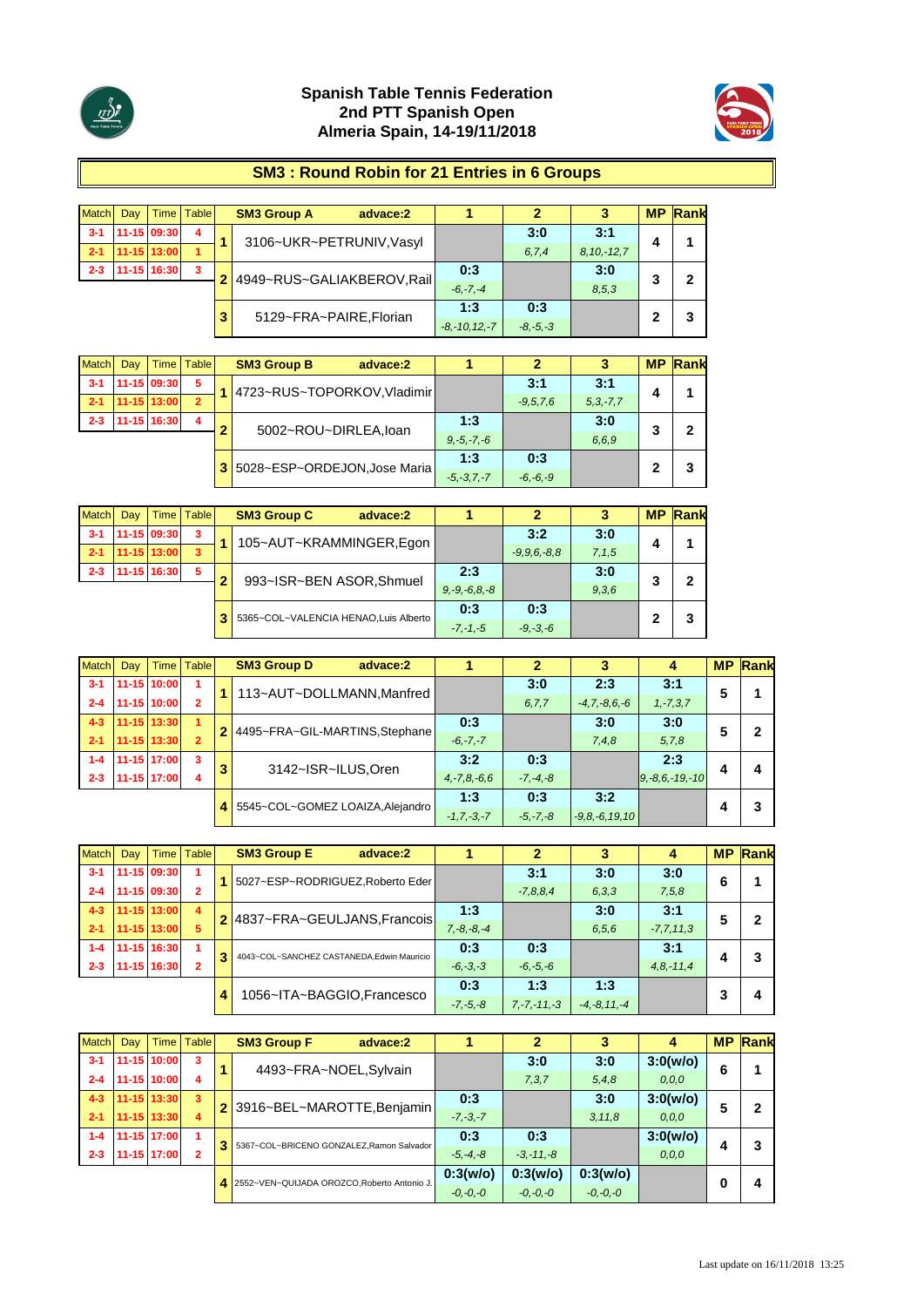



## **Men Single Class 4 : KO for 6 Entries**

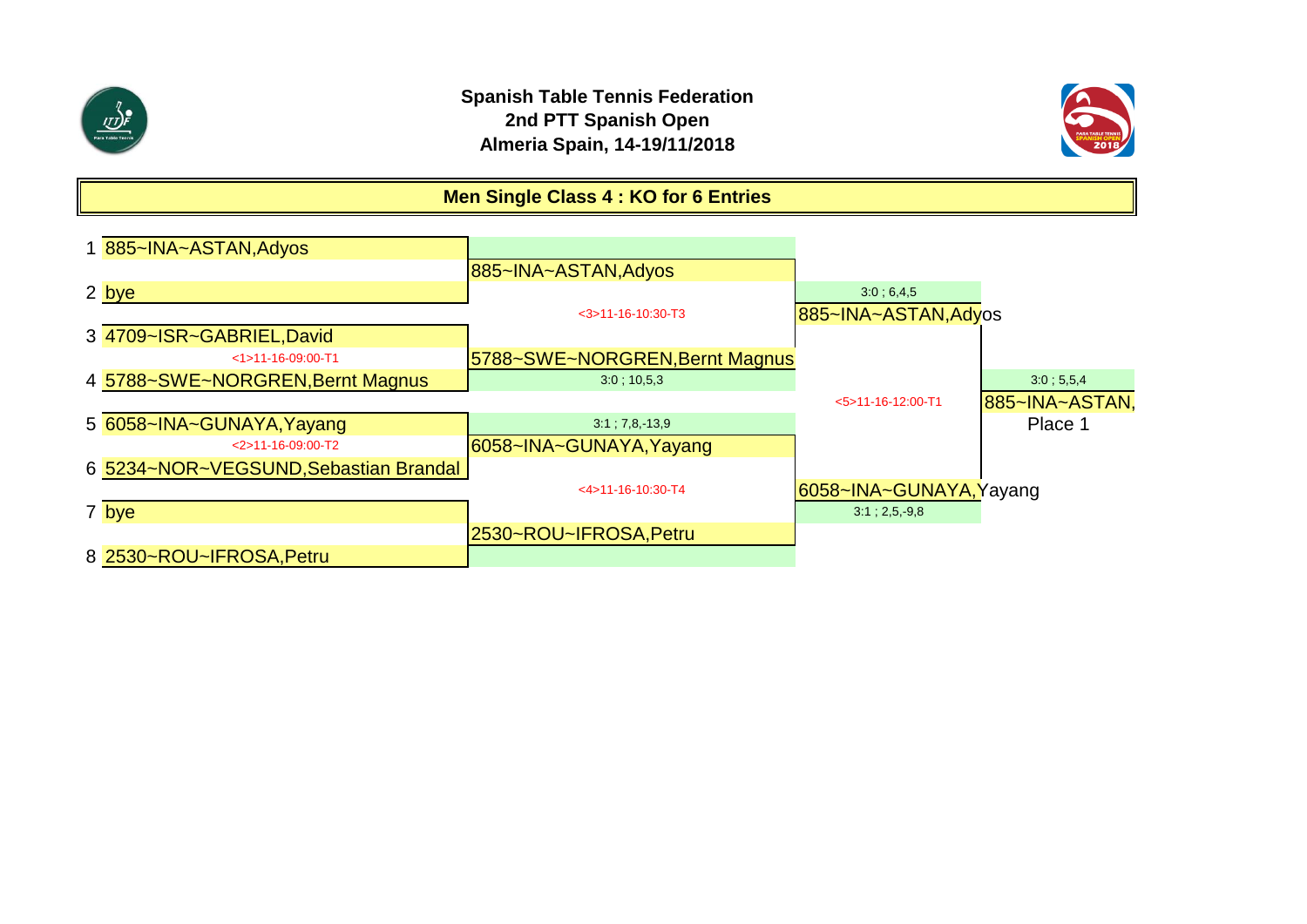



#### **SM4 : Round Robin for 10 Entries in 3 Groups**

| <b>Match</b> | Dav | <b>Time</b> | <b>Table</b>   |                                              | <b>SM4 Group A</b>                  | advace:2        |              | 2     | 3             | <b>MP</b> | Rank |
|--------------|-----|-------------|----------------|----------------------------------------------|-------------------------------------|-----------------|--------------|-------|---------------|-----------|------|
| $3 - 1$      |     | 11-15 09:00 | 4              |                                              | 885~INA~ASTAN, Adyos                |                 |              | 3:0   | 3:0           |           |      |
| $-2-1$       |     | 11-15 12:30 | 3              |                                              |                                     |                 |              | 3,2,4 | 2,4,6         | 4         |      |
| $2 - 3$      |     | 11-15 16:00 | $\overline{2}$ | n                                            | 5234~NOR~VEGSUND, Sebastian Brandal |                 | 0:3          |       | 3:1           | 3         | 2    |
|              |     |             |                |                                              |                                     |                 | $-3. -2. -4$ |       | $-6, 6, 8, 5$ |           |      |
|              |     |             |                |                                              |                                     |                 | 0:3          | 1:3   |               |           |      |
|              |     |             |                | 2992~COL~CRISTANCHO PATARROYO.Rafael Antonio | $-2, -4, -6$                        | $6, -6, -8, -5$ |              | 2     | 3             |           |      |

| <b>Match</b> | Dav | <b>Time</b> | <b>Table</b>   |                | <b>SM4 Group B</b><br>advace:2 |                 |                |            | <b>MP</b> | Rank |
|--------------|-----|-------------|----------------|----------------|--------------------------------|-----------------|----------------|------------|-----------|------|
| $3 - 1$      |     | 11-15 09:00 | $\overline{2}$ |                | 2530~ROU~IFROSA, Petru         |                 | 3:1            | 3:0        |           |      |
| $2 - 1$      |     | 11-15 12:30 | 4              |                |                                |                 | $5, -6, 6, 10$ | 6,3,6      | 4         |      |
| $2 - 3$      |     | 11-15 16:00 | 3              | -              | 4709~ISR~GABRIEL,David         | 1:3             |                | 3:1        | 2         |      |
|              |     |             |                |                |                                | $-5.6 - 6 - 10$ |                | $5.-6.4.7$ |           |      |
|              |     |             |                | 3 <sup>1</sup> | 5029~ESP~BENAVENTE, Jorge Jose | 0:3             | 1:3            |            |           |      |
|              |     |             |                |                |                                | $-6, -3, -6$    | $-5.6 - 4 - 7$ |            |           |      |

| <b>Match</b> | Dav | Time I      | <b>Table</b>         |   | <b>SM4 Group C</b>                 | advace:2 |                   |                    |              |         | <b>MP</b> | Rank |
|--------------|-----|-------------|----------------------|---|------------------------------------|----------|-------------------|--------------------|--------------|---------|-----------|------|
| $3 - 1$      |     | 11-15 09:00 | 3                    |   | 6058~INA~GUNAYA, Yayang            |          |                   | 2:3                | 3:0          | 3:0     | 5         | 2    |
| $2 - 4$      |     | 11-15 09:00 | 4                    |   |                                    |          |                   | $7, -8, -9, 8, -7$ | 10,2,6       | 6, 8, 2 |           |      |
| $4 - 3$      |     | 11-15 12:30 | $\blacktriangleleft$ |   | 2 5788~SWE~NORGREN, Bernt Magnus   |          | 3:2               |                    | 3:0          | 3:0     | 6         |      |
| $2 - 1$      |     | 11-15 12:30 | $\overline{2}$       |   |                                    |          | $-7, 8, 9, -8, 7$ |                    | 7,9,6        | 6,8,6   |           |      |
| $1 - 4$      |     | 11-15 16:00 |                      | 3 |                                    |          | 0:3               | 0:3                |              | 3:0     |           | 3    |
| $2 - 3$      |     | 11-15 16:00 | 4                    |   | 6026~ESP~GONZALEZ, Iker            |          | $-10,-2,-6$       | $-7, -9, -6$       |              | 6, 4, 3 | 4         |      |
|              |     |             |                      |   | 5544~COL~NUNEZ LARGO, Omar Alfonso | 0:3      | 0:3               | 0:3                |              | 3       | 4         |      |
|              |     |             |                      |   |                                    |          | $-6, -8, -2$      | $-6, -8, -6$       | $-6, -4, -3$ |         |           |      |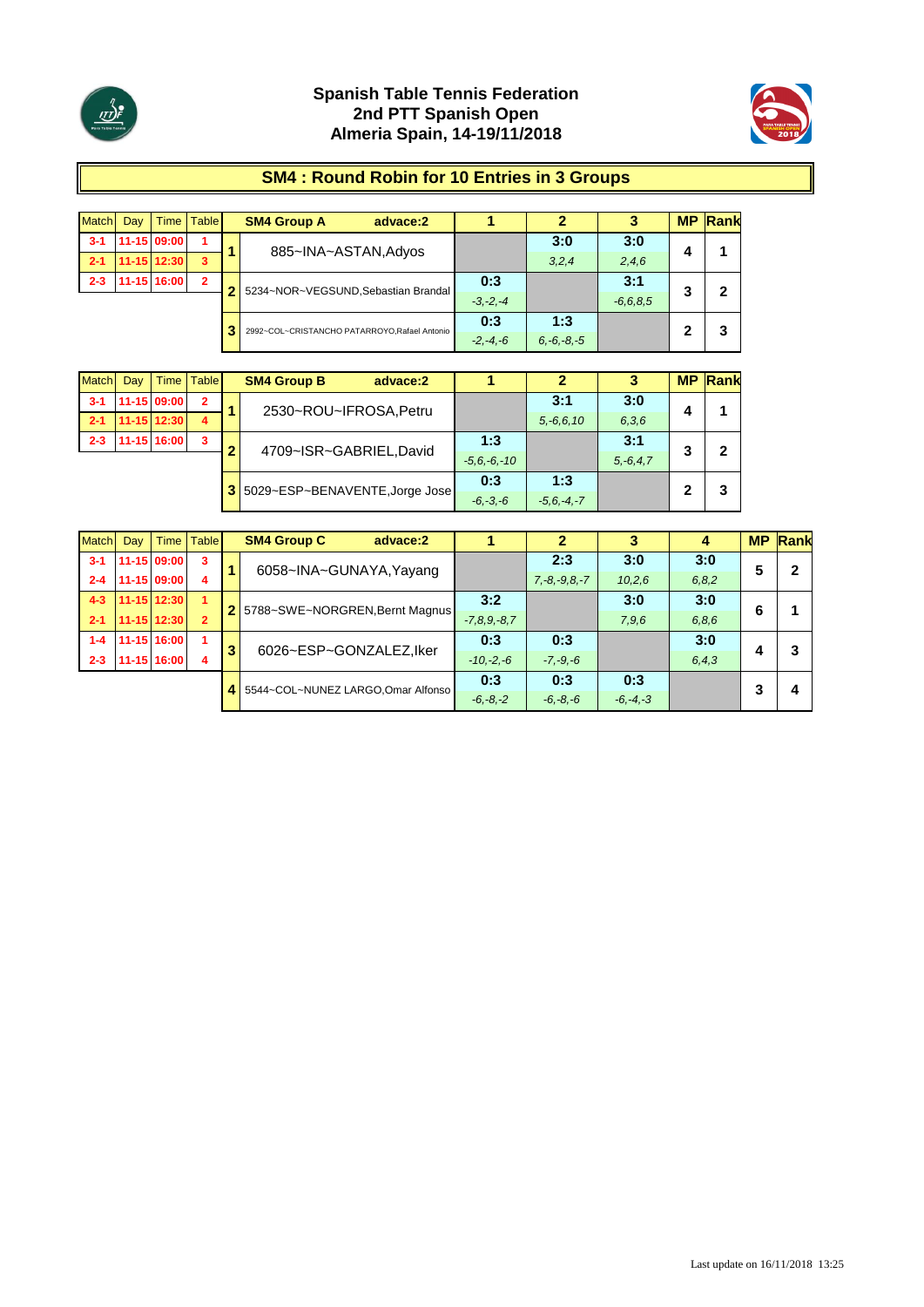



# **Men Singles Class 5 : KO for 6 Entries**

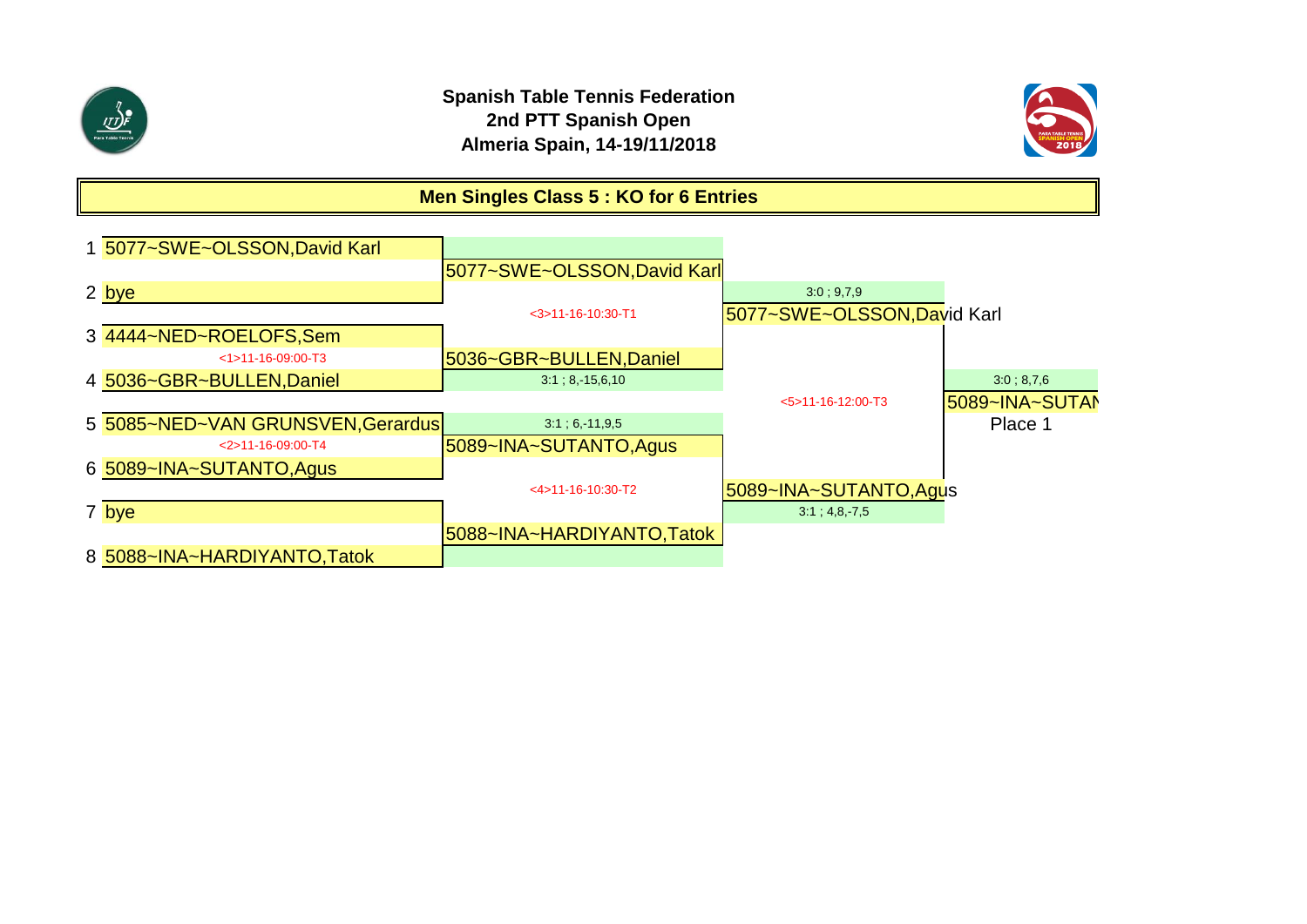



# **SM5 : Round Robin for 9 Entries in 3 Groups**

| <b>Match</b> | Day | <b>Time</b>     | <b>Table</b>   |                | <b>SM5 Group A</b><br>advace:2        |              | 2            |          | <b>MP</b> | Rank |
|--------------|-----|-----------------|----------------|----------------|---------------------------------------|--------------|--------------|----------|-----------|------|
| $3 - 1$      |     | 11-15 10:30     |                |                | 5089~INA~SUTANTO, Agus                |              | 0:3          | 3:0(w/o) | 3         | 2    |
| $2 - 1$      |     | 11-15 14:00     | $\overline{2}$ |                |                                       |              | $-9, -9, -6$ | 0, 0, 0  |           |      |
| $2 - 3$      |     | $11 - 15$ 17:30 | 4              | 2 <sup>1</sup> | 5077~SWE~OLSSON, David Karl           | 3:0          |              | 3:0(w/o) |           |      |
|              |     |                 |                |                |                                       | 9,9,6        |              | 0, 0, 0  | 4         |      |
|              |     |                 |                |                |                                       | 0:3(w/o)     | 0:3(w/o)     |          |           |      |
|              |     |                 |                |                | 3 5543~COL~COMBITA FARIAS, Jorge Luis | $-0, -0, -0$ | $-0, -0, -0$ |          | 0         | 3    |

| <b>Match</b> | Day | <b>Time</b> | <b>Table</b>   |                                     | <b>SM5 Group B</b><br>advace:2 |              | 2     | 3       | <b>MP</b> | $\sqrt{Rank}$ |
|--------------|-----|-------------|----------------|-------------------------------------|--------------------------------|--------------|-------|---------|-----------|---------------|
| $3 - 1$      |     | 11-15 10:30 | $\overline{2}$ |                                     | 5088~INA~HARDIYANTO,Tatok      |              | 3:0   | 3:0     | 4         |               |
| $2 - 1$      |     | 11-15 14:00 | $\mathbf{3}$   |                                     |                                |              | 2,6,2 | 2,4,4   |           |               |
| $2 - 3$      |     | 11-15 17:30 | 1              |                                     | 4444~NED~ROELOFS,Sem           | 0:3          |       | 3:0     | 3         | 2             |
|              |     |             |                |                                     |                                | $-2, -6, -2$ |       | 3, 4, 4 |           |               |
|              |     |             |                |                                     |                                | 0:3          | 0:3   |         |           |               |
|              |     |             |                | 3 5539~USA~SCHNEIDER, Edward Andrew | $-2. -4. -4$                   | $-3, -4, -4$ |       | 2       | 3         |               |

| <b>Match</b> | Day | Time        | <b>Table</b>            |                                      | <b>SM5 Group C</b><br>advace:2  |                 | 2     |               |   | <b>MP Rank</b> |
|--------------|-----|-------------|-------------------------|--------------------------------------|---------------------------------|-----------------|-------|---------------|---|----------------|
| $3 - 1$      |     | 11-15 10:30 | $\mathbf{3}$            |                                      | 5085~NED~VAN GRUNSVEN, Gerardus |                 | 3:0   | 3:0           |   |                |
| $2 - 1$      |     | 11-15 14:00 | 4                       |                                      |                                 |                 | 5.6.9 | 9,6,4         | 4 |                |
| $2 - 3$      |     | 11-15 17:30 | $\overline{\mathbf{3}}$ | ◠                                    | 5036~GBR~BULLEN, Daniel         | 0:3             |       | 3:1           | 3 | 2              |
|              |     |             |                         |                                      |                                 | $-5, -6, -9$    |       | $4, -8, 4, 8$ |   |                |
|              |     |             |                         |                                      |                                 | 0:3             | 1:3   |               | 2 | 3              |
|              |     |             |                         | 3<br>3623~COL~CASTANEDA OSSA, Hector | $-9, -6, -4$                    | $-4, 8, -4, -8$ |       |               |   |                |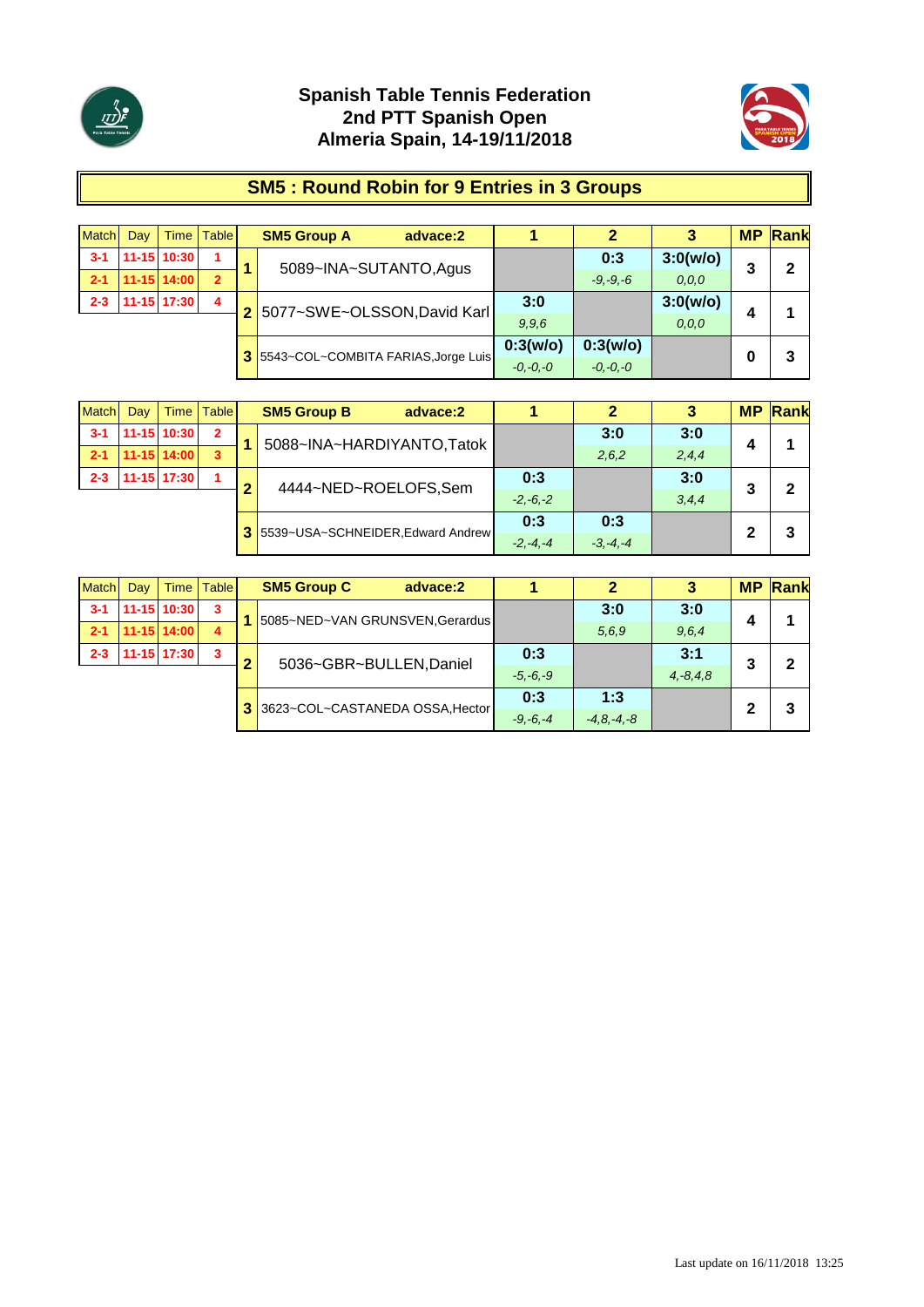



# **Men Singles Class 6 : KO for 8 Entries**

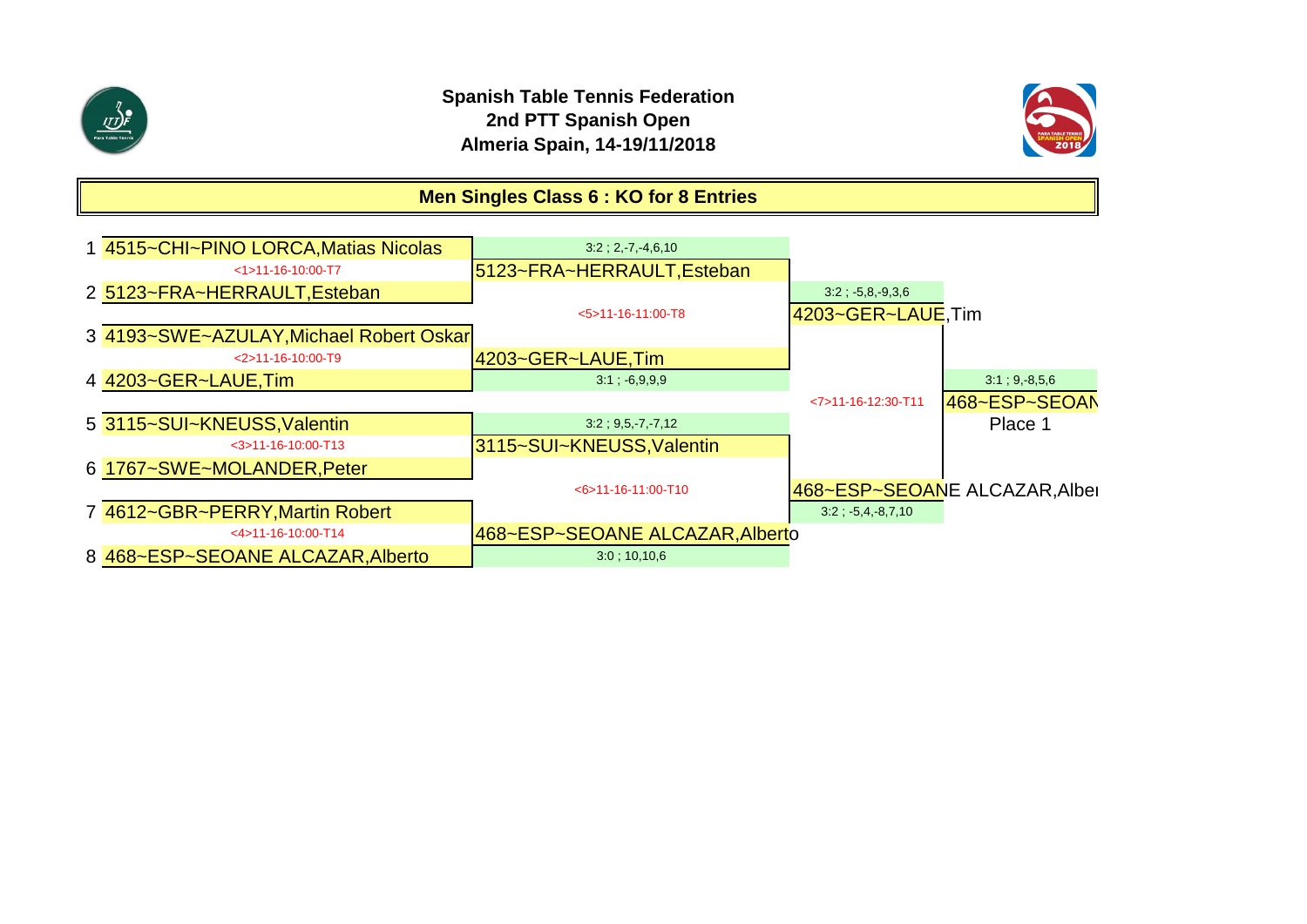



### **SM6 : Round Robin for 16 Entries in 4 Groups**

| Match   | Dav | Time I          | <b>Table</b>    |   | <b>SM6 Group A</b><br>advace:2      |                    |                    |                       | 4                  | <b>MP</b> | Rank |
|---------|-----|-----------------|-----------------|---|-------------------------------------|--------------------|--------------------|-----------------------|--------------------|-----------|------|
| $3 - 1$ |     | $11 - 15$ 11:00 | -5              |   | 4515~CHI~PINO LORCA, Matias Nicolas |                    | 3:1                | 3:2                   | 3:1                | 6         |      |
| $2 - 4$ |     | 11-15 11:00     | 6               |   |                                     |                    | $-7,7,8,7$         | $6, 8, -7, -8, 6$     | $8,7,-10,10$       |           |      |
| $4 - 3$ |     | $11 - 15$ 14:00 | -9              |   |                                     | 1:3                |                    | 2:3                   | 3:1                |           |      |
| $-2-1$  |     | 11-15 14:00     | 10 <sup>1</sup> |   | 5484~POL~BRAK, Slawomir Miroslaw    | $7, -7, -8, -7$    |                    | $-12, 2, -14, 8, -10$ | $7, -8, 4, 4$      | 4         | 3    |
| $1 - 4$ |     | 11-15 17:00     | 7               |   |                                     | 2:3                | 3:2                |                       | 3:2                |           | 2    |
| $2 - 3$ |     | 11-15 17:00     | 8               | 3 | 1767~SWE~MOLANDER, Peter            | $-6, -8, 7, 8, -6$ | $ 12,-2,14,-8,10 $ |                       | $-7, -9, 11, 6, 5$ | 5         |      |
|         |     |                 |                 | 4 | 470~ESP~RODRIGUEZ, Francisco Mario  | 1:3                | 1:3                | 2:3                   |                    |           |      |
|         |     |                 |                 |   |                                     | $-8, -7, 10, -10$  | $-7, 8, -4, -4$    | $7, 9, -11, -6, -5$   |                    |           | 4    |

| <b>Match</b> | Dav | Time            | <b>Table</b>    |                | <b>SM6 Group B</b><br>advace:2         |                     |                |                 |               | <b>MP</b> | Rank |
|--------------|-----|-----------------|-----------------|----------------|----------------------------------------|---------------------|----------------|-----------------|---------------|-----------|------|
| $3 - 1$      |     | 11-15 11:00     |                 |                | 468~ESP~SEOANE ALCAZAR, Alberto        |                     | 3:1            | 3:2             | 3:0           | 6         |      |
| $2 - 4$      |     | 11-15 11:00     | 8               |                |                                        |                     | $6.4 - 9.7$    | $-7.9 - 10.97$  | 3, 4, 7       |           |      |
| $4 - 3$      |     | 11-15 14:00     | 11              | $\overline{2}$ | 2089~ISR~GOFER, Asaf Ayal              | 1:3                 |                | 1:3             | 3:0           |           | 3    |
| $2 - 1$      |     | 11-15 14:00     | 12 <sup>°</sup> |                |                                        | $-6, -4, 9, -7$     |                | $-6.6 - 12 - 3$ | 2,3,3         |           |      |
| $1 - 4$      |     | $11 - 15$ 17:00 | 5               |                | 3 5123~FRA~HERRAULT, Esteban           | 2:3                 | 3:1            |                 | 3:1           | 5         | 2    |
| $2 - 3$      |     | 11-15 17:00     | 6               |                |                                        | $7, -9, 10, -9, -7$ | $6, -6, 12, 3$ |                 | $6, 7, -9, 6$ |           |      |
|              |     |                 |                 | 4              | 5547~COL~CUCAITA VARGAS, David Ernesto | 0:3                 | 0:3            | 1:3             |               |           |      |
|              |     |                 |                 |                |                                        | $-3, -4, -7$        | $-2, -3, -3$   | $-6, -7, 9, -6$ |               |           | 4    |

| <b>Match</b> | Day | Time I      | Table          |   | <b>SM6 Group C</b><br>advace:2        |               |                |                    | 4        | <b>MP</b> | Rank |
|--------------|-----|-------------|----------------|---|---------------------------------------|---------------|----------------|--------------------|----------|-----------|------|
| $3 - 1$      |     | 11-15 11:00 | -9             |   | 3115~SUI~KNEUSS, Valentin             |               | 1:3            | 3:0                | 3:0      | 5         |      |
| $2 - 4$      |     | 11-15 11:00 | 10             |   |                                       |               | $-4.8 - 7 - 9$ | 9,6,8              | 5,7,6    |           |      |
| $4 - 3$      |     | 11-15 14:00 | $\overline{7}$ | 2 | 4193~SWE~AZULAY, Michael Robert Oskar | 3:1           |                | 2:3                | 3:0      | 5         | 2    |
| $2 - 1$      |     | 11-15 14:00 | 8              |   |                                       | $4, -8, 7, 9$ |                | $5, -9, 4, -5, -8$ | 2, 11, 3 |           |      |
| $1 - 4$      |     | 11-15 17:00 | 11             | 3 |                                       | 0:3           | 3:2            |                    | 3:0      | 5         | 3    |
| $2 - 3$      |     | 11-15 17:00 | 12             |   | 4924~RUS~GABDULLIN, Mars              | $-9, -6, -8$  | $-5.9 - 4.5.8$ |                    | 8,3,6    |           |      |
|              |     |             |                |   | 5384~KAZ~USSENOV.Kanat                | 0:3           | 0:3            | 0:3                |          |           |      |
|              |     |             |                |   |                                       | $-5, -7, -6$  | $-2, -11, -3$  | $-8, -3, -6$       |          |           | 4    |

| Match   | Dav | Time I      | <b>Table</b> |   | <b>SM6 Group D</b><br>advace:2          |                    |                 |                 | 4             | <b>MP</b> | Rank |
|---------|-----|-------------|--------------|---|-----------------------------------------|--------------------|-----------------|-----------------|---------------|-----------|------|
| $3 - 1$ |     | 11-15 11:00 | 14           |   | 4612~GBR~PERRY, Martin Robert           |                    | 1:3             | 3:2             | 3:0           | 5         | 2    |
| $2 - 4$ |     | 11-15 11:00 | 13           |   |                                         |                    | $-2, -6, 9, -9$ | $6.6, -9, -8.6$ | 7,9,3         |           |      |
| $4 - 3$ |     | 11-15 14:00 | 5            | 2 | 4203~GER~LAUE,Tim                       | 3:1                |                 | 3:1             | 3:1           | 6         |      |
| $2 - 1$ |     | 11-15 14:00 | 6            |   |                                         | $2.6 - 9.9$        |                 | $5, 12, -9.8$   | $-3,2,6,6$    |           |      |
| $1 - 4$ |     | 11-15 17:00 | 13           | 3 | 5074~GRE~CHATZIKYRIAKOS.Marios Kanellis | 2:3                | 1:3             |                 | 3:1           |           | 3    |
| $2 - 3$ |     | 11-15 17:00 | 14           |   |                                         | $-6, -6, 9, 8, -6$ | $-5 - 12.9 - 8$ |                 | $-8, 5, 6, 5$ |           |      |
|         |     |             |              |   | 469~ESP~CASTILLO RODRIGUES, Amalio      | 0:3                | 1:3             | 1:3             |               |           |      |
|         |     |             |              | 4 |                                         | $-7, -9, -3$       | $3, -2, -6, -6$ | $8, -5, -6, -5$ |               |           | 4    |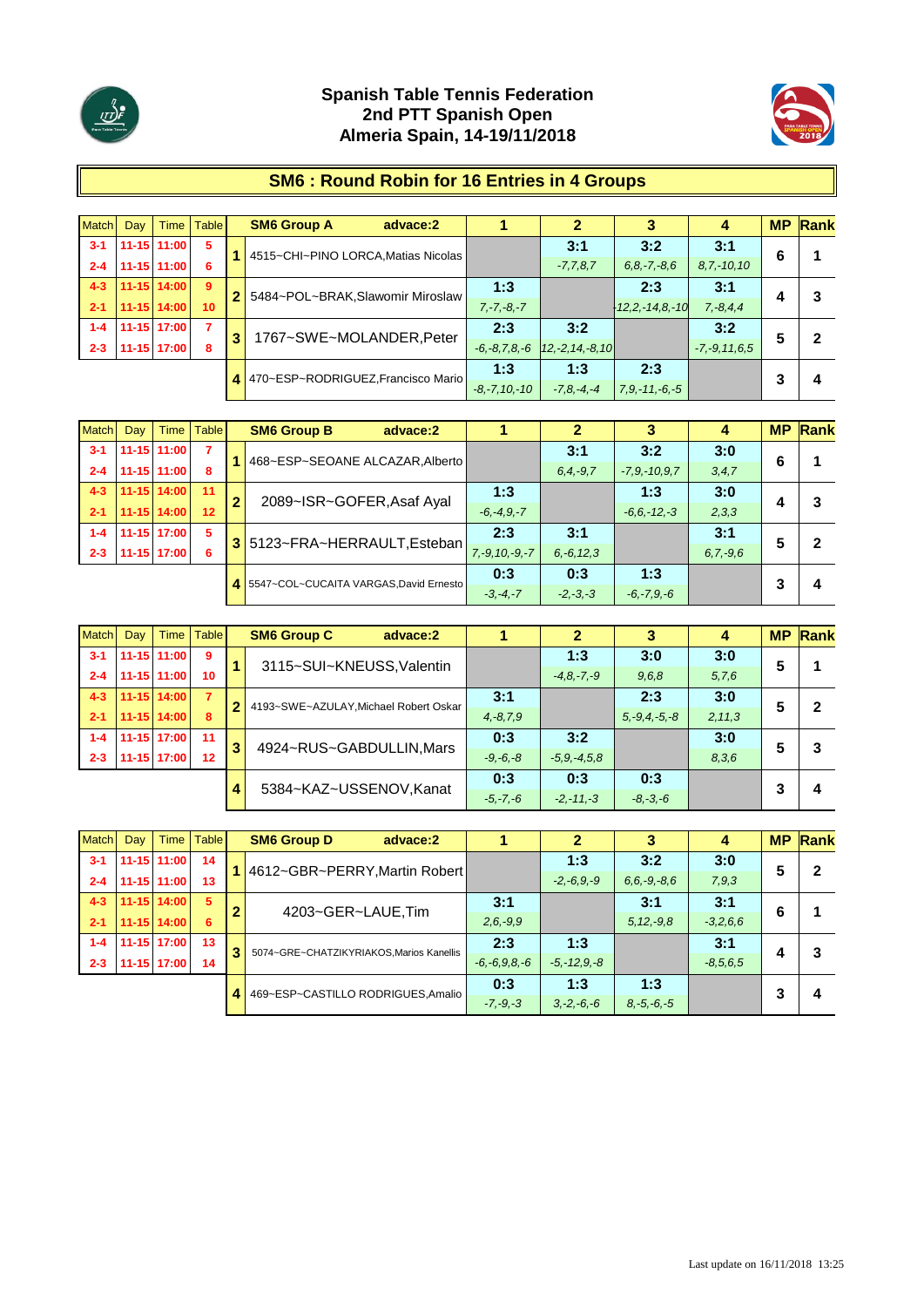



# **Men single class 7 : KO for 8 Entries**

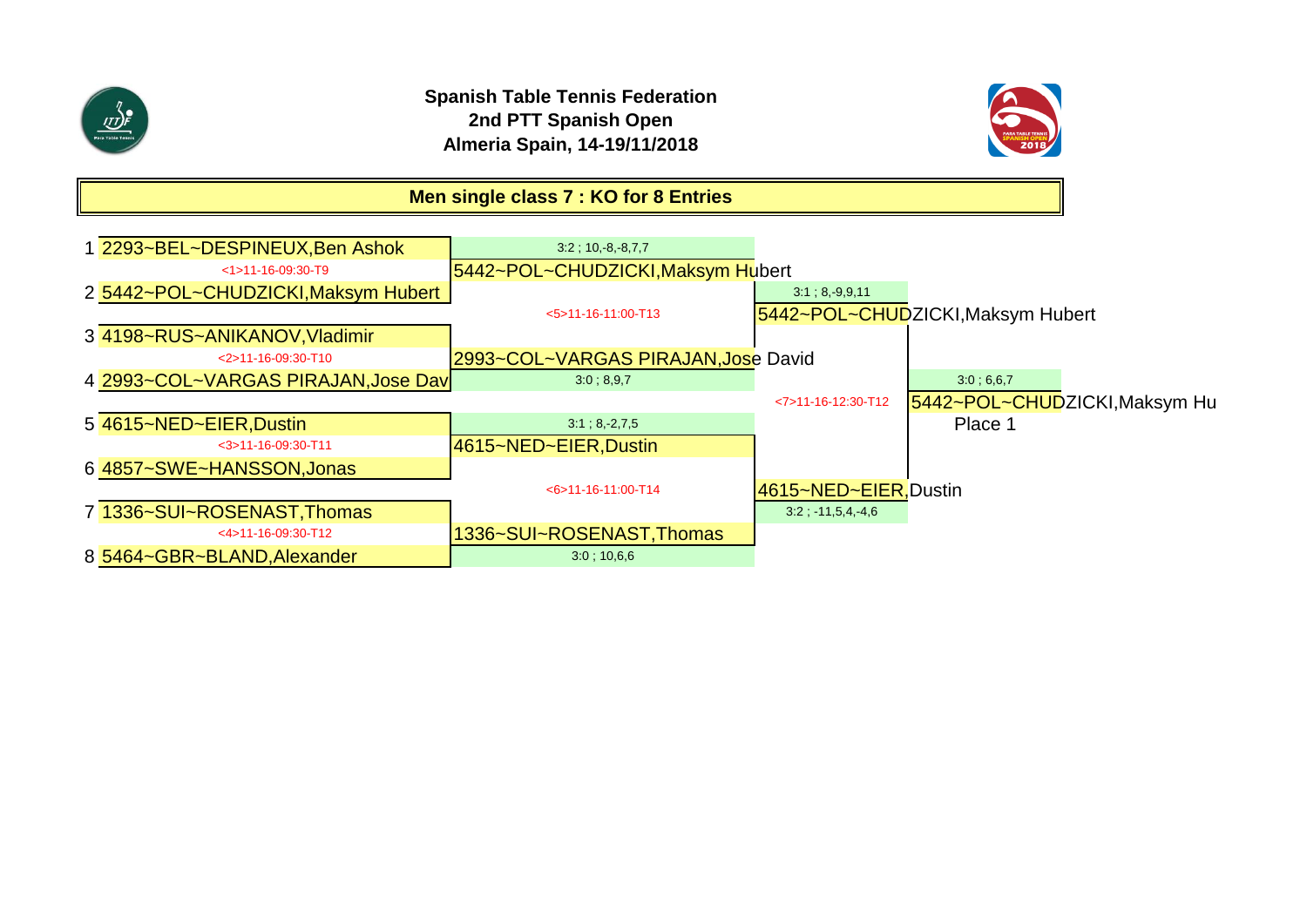bert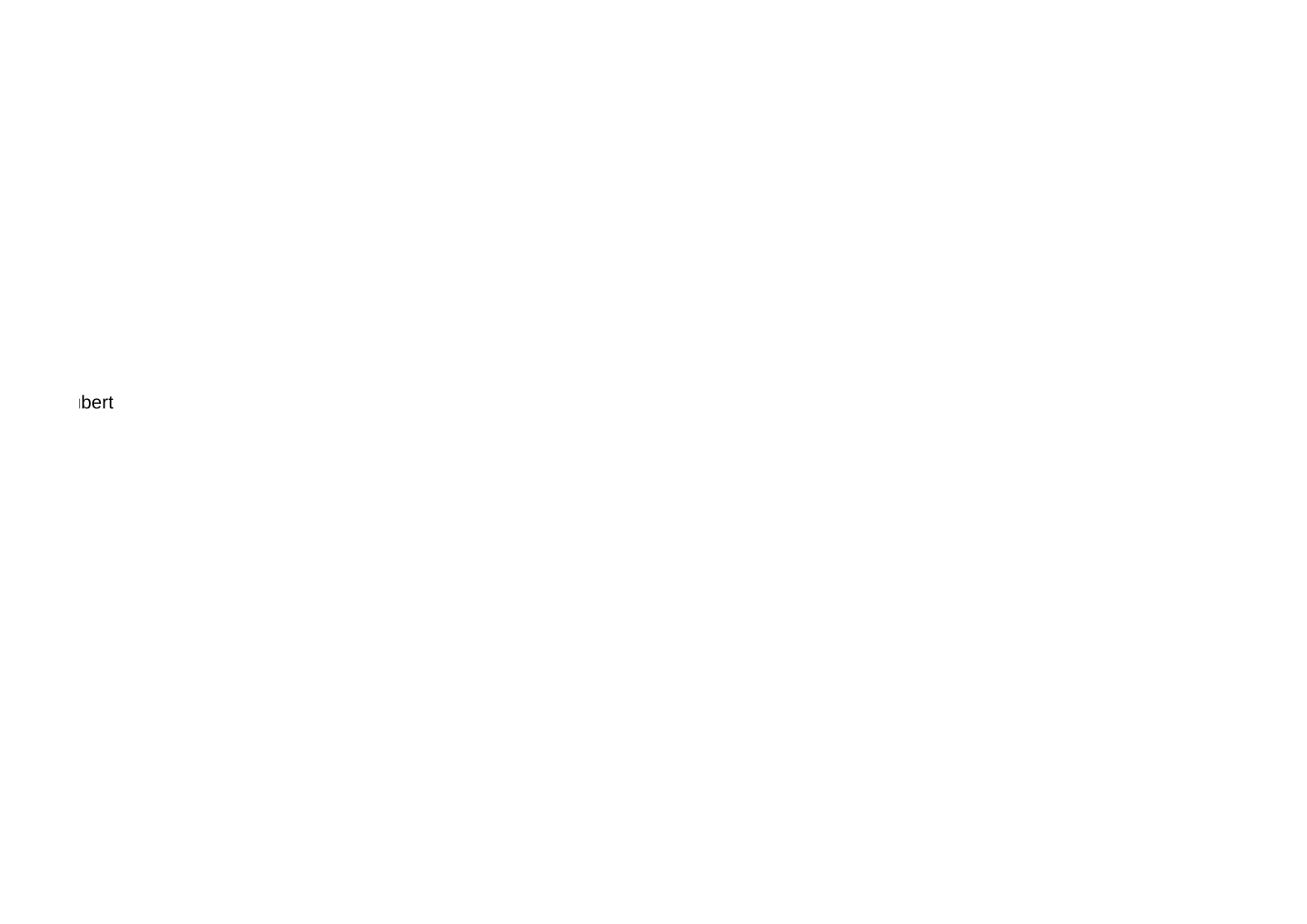



### **SM7 : Round Robin for 16 Entries in 4 Groups**

| Match   | Dav | Time I      | <b>Table</b>    |                | <b>SM7 Group A</b>            | advace:2                |                  |                    |              | 4     | <b>MP</b> | Rank |
|---------|-----|-------------|-----------------|----------------|-------------------------------|-------------------------|------------------|--------------------|--------------|-------|-----------|------|
| $3 - 1$ |     | 11-15 10:30 | 7               |                | 2293~BEL~DESPINEUX, Ben Ashok |                         |                  | 3:2                | 3:1          | 3:0   | 6         |      |
| $2 - 4$ |     | 11-15 10:30 | 8               |                |                               |                         |                  | $-10, 4, -8, 9, 9$ | $-9.7.9.12$  | 8,6,2 |           |      |
| $4 - 3$ |     | 11-15 13:30 | -9              | $\overline{2}$ |                               |                         | 2:3              |                    | 3:0          | 3:0   | 5         | 2    |
| $-2-1$  |     | 11-15 13:30 | 10 <sup>1</sup> |                |                               | 4857~SWE~HANSSON, Jonas | $10,-4,8,-9,-9$  |                    | 4,8,8        | 8.6.6 |           |      |
| $1 - 4$ |     | 11-15 16:30 | 11              |                | 3 5017~UKR~OMELCHUK, Bogdan   |                         | 1:3              | 0:3                |              | 3:0   |           | 3    |
| $2 - 3$ |     | 11-15 16:30 | 12              |                |                               |                         | $9, -7, -9, -12$ | $-4, -8, -8$       |              | 7,7,8 |           |      |
|         |     |             |                 | 4              | 5217~ESP~ROMERO PARRENO.Pablo |                         | 0:3              | 0:3                | 0:3          |       |           |      |
|         |     |             |                 |                |                               |                         | $-8, -6, -2$     | $-8, -6, -6$       | $-7, -7, -8$ |       |           | 4    |

| <b>Match</b> | Day |             | Time   Table |   | <b>SM7 Group B</b><br>advace:2     |                 |                 |                 |                | <b>MP</b> | Rank |
|--------------|-----|-------------|--------------|---|------------------------------------|-----------------|-----------------|-----------------|----------------|-----------|------|
| $3 - 1$      |     | 11-15 10:30 | 9            |   | 4198~RUS~ANIKANOV, Vladimir        |                 | 3:1             | 0:3             | 3:0            | 5         | 2    |
| $2 - 4$      |     | 11-15 10:30 | 10           |   |                                    |                 | $-7, 1, 5, 7$   | $-8, -3, -4$    | 4,5,5          |           |      |
| $4 - 3$      |     | 11-15 13:30 | 11           |   | 2 5730~AUT~SCHEIBER, Christian     | 1:3             |                 | 0:3             | 3:1            |           | 3    |
| $2 - 1$      |     | 11-15 13:30 | 12           |   |                                    | $7, -1, -5, -7$ |                 | $-5, -5, -5$    | $7, -6, 8, 9$  | 4         |      |
| $1 - 4$      |     | 11-15 16:30 | 13           | 3 |                                    | 3:0             | 3:0             |                 | 3:1            | 6         |      |
| $2 - 3$      |     | 11-15 16:30 | 14           |   | 5464~GBR~BLAND, Alexander          | 8.3.4           | 5,5,5           |                 | $8, -9, 10, 7$ |           |      |
|              |     |             |              | 4 | 5443~POL~WLAZLO, Wojciech Jaroslaw | 0:3             | 1:3             | 1:3             |                | 3         |      |
|              |     |             |              |   |                                    | $-4, -5, -5$    | $-7, 6, -8, -9$ | $-8.9 - 10 - 7$ |                |           | 4    |

| <b>Match</b> | Day | Time I      | Table |   | <b>SM7 Group C</b><br>advace:2     |                    |              |                | 4       | <b>MP</b> | Rank |
|--------------|-----|-------------|-------|---|------------------------------------|--------------------|--------------|----------------|---------|-----------|------|
| $3 - 1$      |     | 11-15 10:30 | 11    |   | 2979~JPN~KANEKO, Kazuya            |                    | 0:3          | 3:2            | 3:0     | 5         | 3    |
| $2 - 4$      |     | 11-15 10:30 | 12    |   |                                    |                    | $-9, -5, -5$ | $-6.7, -5.8.9$ | 4, 4, 3 |           |      |
| $4 - 3$      |     | 11-15 13:30 | 13    |   | 5442~POL~CHUDZICKI, Maksym Hubert  | 3:0                |              | 0:3            | 3:0     | 5         | 2    |
| $2 - 1$      |     | 11-15 13:30 | 14    |   |                                    | 9,5,5              |              | $-9. -9. -10$  | 3,5,8   |           |      |
| $1 - 4$      |     | 11-15 16:30 | 6     |   |                                    | 2:3                | 3:0          |                | 3:0     | 5         |      |
| $2 - 3$      |     | 1-15 16:30  | 8     | 3 | 4615~NED~EIER, Dustin              | $6, -7, 5, -8, -9$ | 9,9,10       |                | 2,5,3   |           |      |
|              |     |             |       |   | 1450~NGR~OGUNSANYA, Temitope Lanre | 0:3                | 0:3          | 0:3            |         |           |      |
|              |     |             |       | 4 |                                    | $-4, -4, -3$       | $-3, -5, -8$ | $-2, -5, -3$   |         |           | 4    |

| <b>Match</b> | Dav | Time I      | <b>Table</b> |   | <b>SM7 Group D</b><br>advace:2      |                       |              |                      |                   | <b>MP</b> | Rank |
|--------------|-----|-------------|--------------|---|-------------------------------------|-----------------------|--------------|----------------------|-------------------|-----------|------|
| $3 - 1$      |     | 11-15 10:30 | 13           |   | 1336~SUI~ROSENAST, Thomas           |                       | 0:3          | 3:2                  | 3:0               | 5         | 2    |
| $2 - 4$      |     | 11-15 10:30 | 14           |   |                                     |                       | $-7, -8, -9$ | $-12, -12, 6, 3, 10$ | 5,3,2             |           |      |
| $4 - 3$      |     | 11-15 13:30 | 5            |   |                                     | 3:0                   |              | 3:0                  | 3:0               | 6         |      |
| $2 - 1$      |     | 11-15 13:30 | 6            |   | 2993~COL~VARGAS PIRAJAN, Jose David | 7,8,9                 |              | 9,7,6                | 6.6.8             |           |      |
| $1 - 4$      |     | 11-15 16:30 | 9            | з | 4453~DEN~HANSEN, Rasmus Damkjeer    | 2:3                   | 0:3          |                      | 3:2               |           | 3    |
| $2 - 3$      |     | 11-15 16:30 | 10           |   |                                     | $12, 12, -6, -3, -10$ | $-9, -7, -6$ |                      | $6, 5, -9, -8, 7$ | 4         |      |
|              |     |             |              |   | 5022~NOR~KOTENG, Markus             | 0:3                   | 0:3          | 2:3                  |                   | າ         |      |
|              |     |             |              |   |                                     | $-5, -3, -2$          | $-6, -6, -8$ | $-6, -5, 9, 8, -7$   |                   | د         | 4    |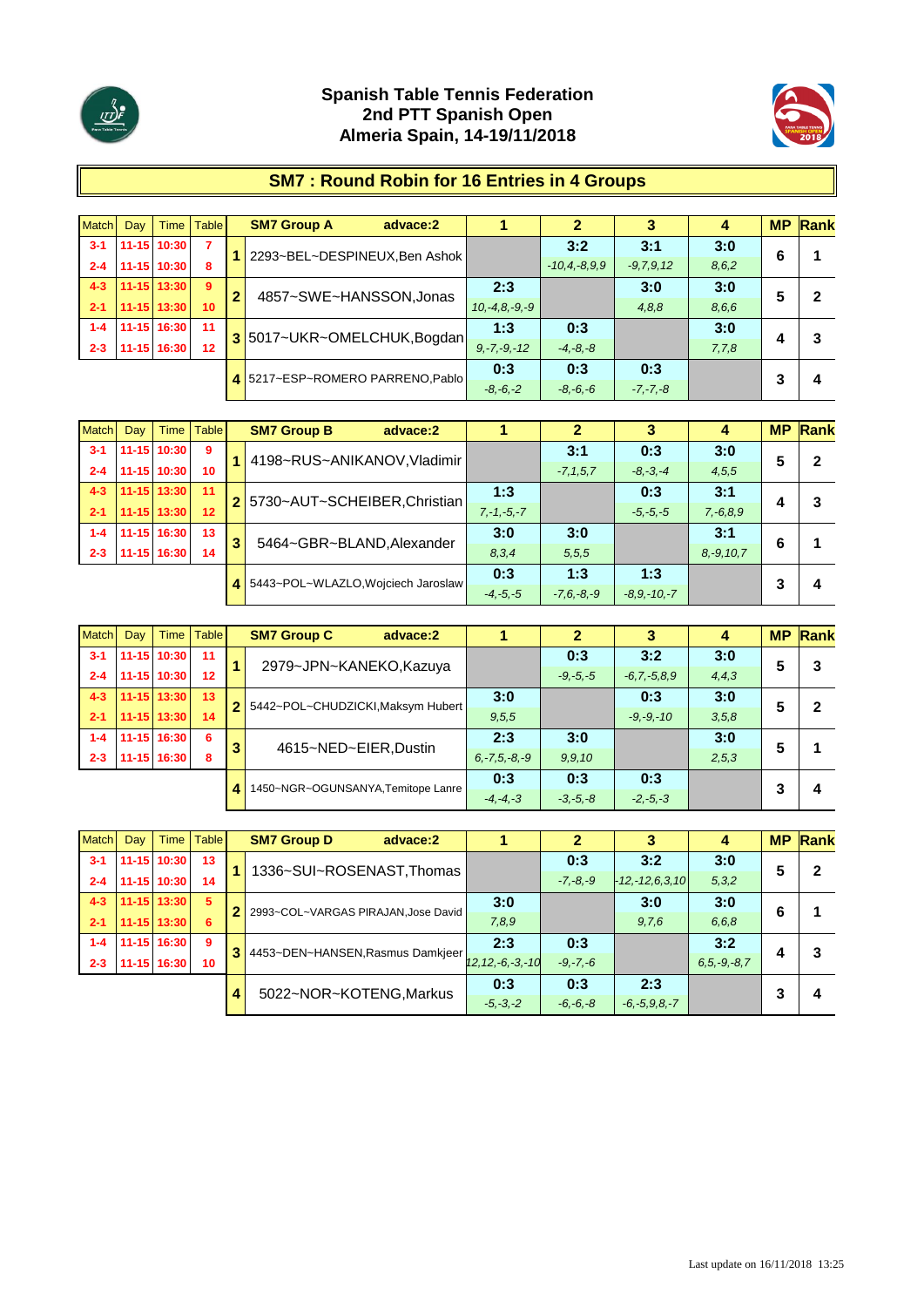



#### **Men Singles Class 8 : KO for 16 Entries**

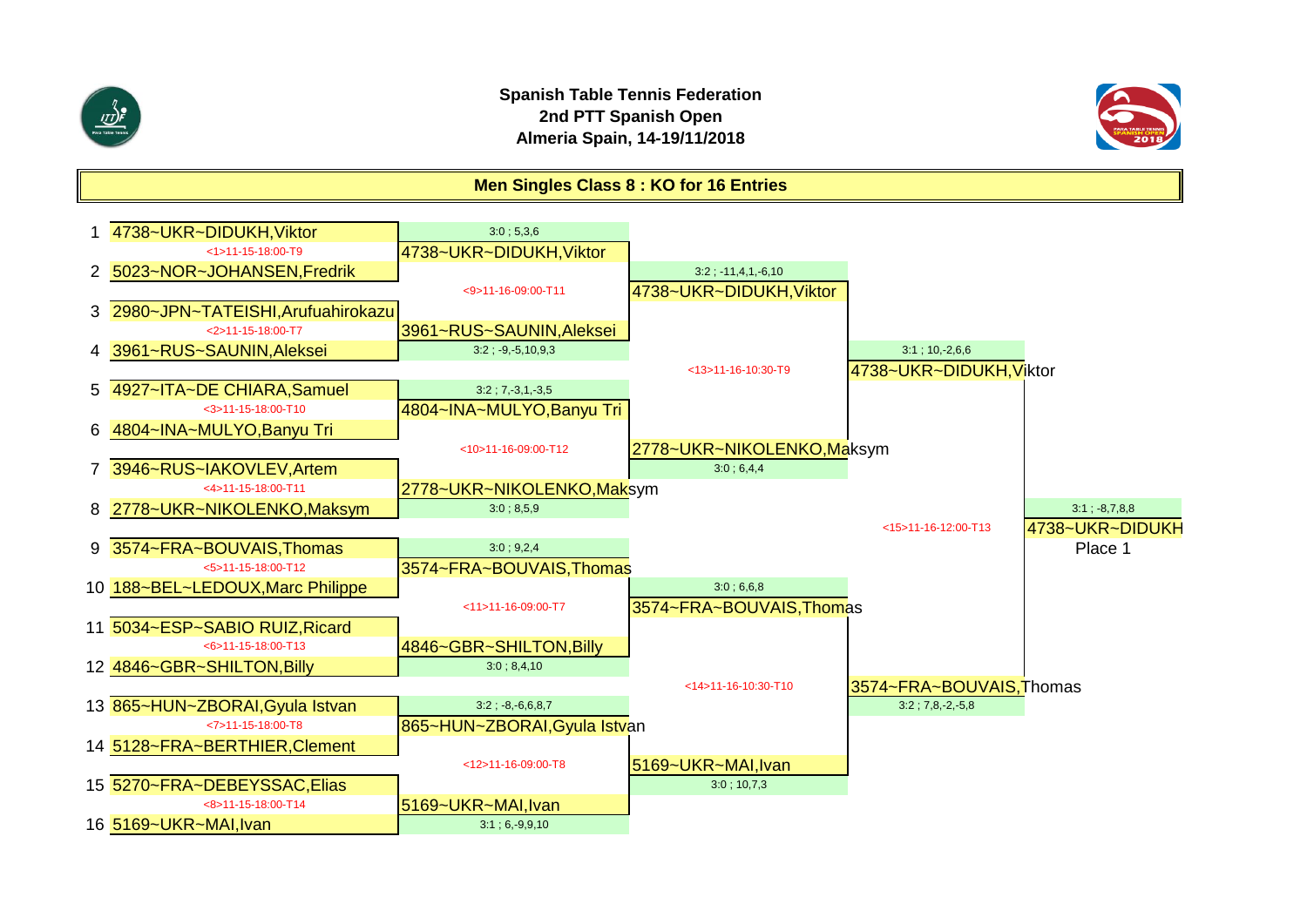l, Viktor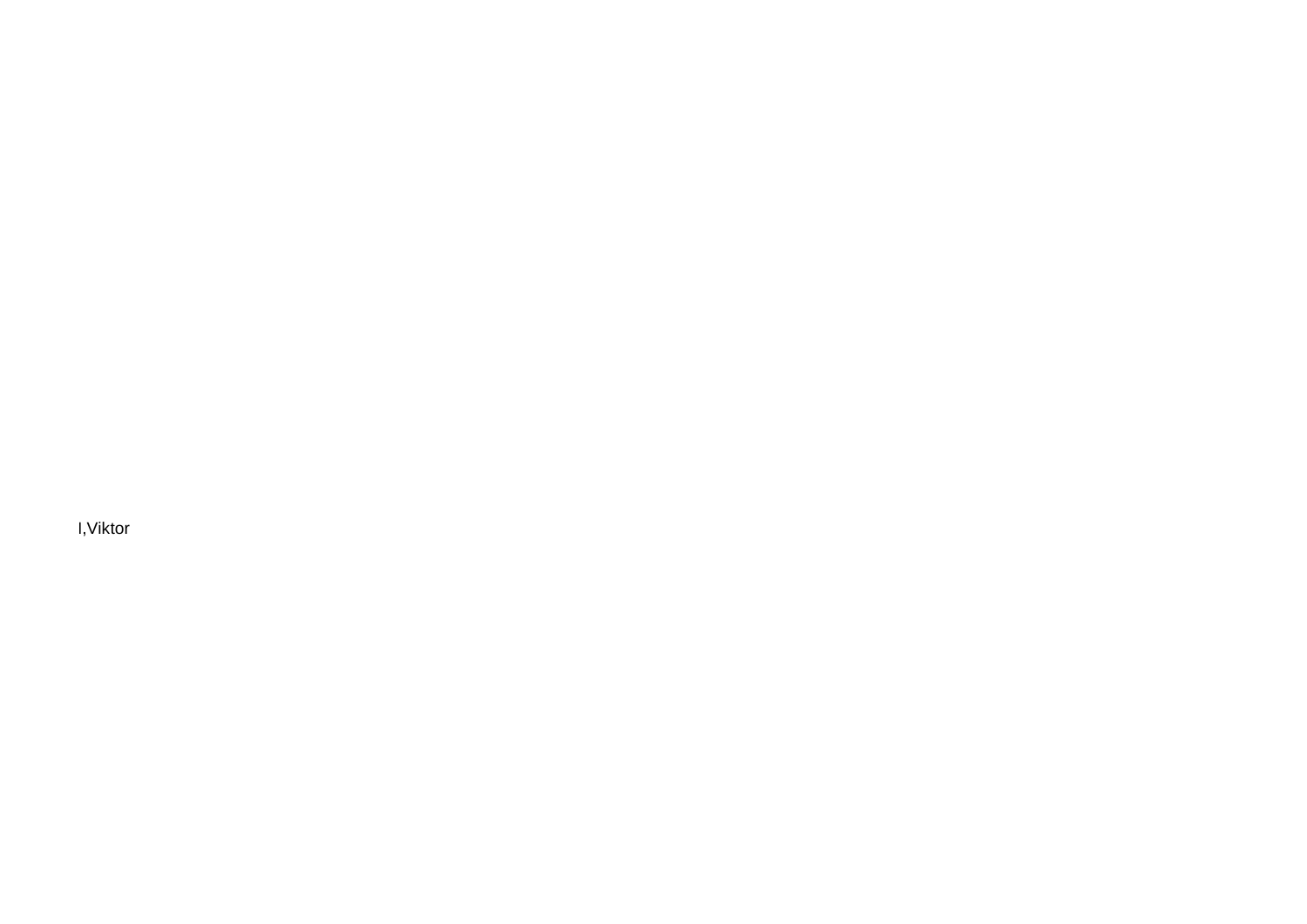



### **SM8 : Round Robin for 30 Entries in 8 Groups**

| <b>Match</b> | Dav | <b>Time</b> | <b>Table</b> |  | <b>SM8 Group A</b><br>advace:2 |              |       |               | <b>MP</b> | Rank |   |  |
|--------------|-----|-------------|--------------|--|--------------------------------|--------------|-------|---------------|-----------|------|---|--|
| $3 - 1$      |     | 11-15 09:00 | 5            |  | 4738~UKR~DIDUKH, Viktor        |              | 3:0   | 3:0           |           |      |   |  |
| $2 - 1$      |     | 11-15 12:00 | 7            |  |                                |              | 6,6,8 | 7,7,7         | 4         |      |   |  |
| $2 - 3$      |     | 11-15 15:00 | 5            |  | 2 4150~JPN~SHUKUNOBE,Takumi    | 0:3          |       | 0:3           | 2         | 3    |   |  |
|              |     |             |              |  |                                | $-6, -6, -8$ |       | $-9. -5. -10$ |           |      |   |  |
|              |     |             |              |  | 5034~ESP~SABIO RUIZ, Ricard    | 0:3          | 3:0   |               |           |      |   |  |
|              |     |             |              |  |                                |              |       | $-7, -7, -7$  | 9,5,10    |      | 3 |  |

| <b>Match</b> | Dav | Time        | <b>Table</b>   | <b>SM8 Group B</b><br>advace:2      |              |                     |                | <b>MP</b> | $\mathsf{Rank}$ |
|--------------|-----|-------------|----------------|-------------------------------------|--------------|---------------------|----------------|-----------|-----------------|
| $3-1$        |     | 11-15 09:00 | 6              | 5169~UKR~MAI, Ivan                  |              | 3:0                 | 3:0            |           |                 |
| $2 - 1$      |     | 11-15 12:00 | 8              |                                     |              | 8.7.6               | 5,5,8          |           |                 |
| $2 - 3$      |     | 11-15 15:00 | $\overline{7}$ | 2 2980~JPN~TATEISHI, Arufuahirokazu | 0:3          |                     | 3:2            |           |                 |
|              |     |             |                |                                     | $-8, -7, -6$ |                     | $-10,-8,2,7,8$ |           |                 |
|              |     |             |                | 4482~INA~ARITONANG,Leonardo         | 0:3          | 2:3                 |                |           |                 |
|              |     |             |                |                                     | $-5, -5, -8$ | $10, 8, -2, -7, -8$ |                |           |                 |

| <b>Match</b> | Dav |             | Time   Table |                | <b>SM8 Group C</b><br>advace:2    |               |              | 3            | 4       |   | <b>MP</b> Rank |
|--------------|-----|-------------|--------------|----------------|-----------------------------------|---------------|--------------|--------------|---------|---|----------------|
| $3 - 1$      |     | 11-15 09:00 | 7            |                | 1 2778~UKR~NIKOLENKO,Maksym       |               | 3:1          | 3:0          | 3:0     | 6 |                |
| $2 - 4$      |     | 11-15 09:00 | 8            |                |                                   |               | $-9,6,6,6$   | 6,9,11       | 6, 8, 4 |   |                |
| $4 - 3$      |     | 11-15 12:00 | -9           | $\overline{2}$ | 5128~FRA~BERTHIER, Clement        | 1:3           |              | 3:0          | 3:0     | 5 | 2              |
| $2 - 1$      |     | 11-15 12:00 | 10           |                |                                   | $9,-6,-6,-6$  |              | 7,7,8        | 8,4,5   |   |                |
| $1 - 4$      |     | 11-15 15:00 | 9            | 3              | 4981~INA~ABDULLAH, Abdul Malik    | 0:3           | 0:3          |              | 3:0     |   | 3              |
| $2 - 3$      |     | 11-15 15:00 | 10           |                |                                   | $-6, -9, -11$ | $-7, -7, -8$ |              | 7,6,6   |   |                |
|              |     |             |              |                | 5630~ROU~BOROLEANU, Robert Marian | 0:3           | 0:3          | 0:3          |         | 3 |                |
|              |     |             |              |                |                                   | $-6, -8, -4$  | $-8, -4, -5$ | $-7, -6, -6$ |         |   | 4              |

| <b>Match</b> | Dav | Time I                 | Table |              | <b>SM8 Group D</b><br>advace:2            |               | $\mathbf{2}$ |         | 4              | <b>MP</b> | Rank |
|--------------|-----|------------------------|-------|--------------|-------------------------------------------|---------------|--------------|---------|----------------|-----------|------|
| $3 - 1$      |     | 11-15 09:00            | 9     |              | 3574~FRA~BOUVAIS, Thomas                  |               | 3:0          | 3:0     | 3:0            | 6         |      |
| $2 - 4$      |     | 11-15 09:00            | 10    |              |                                           |               | 6,4,6        | 8.4.5   | 5,5,2          |           |      |
| $4 - 3$      |     | 11-15 12:00            | 13    | $\mathbf{2}$ | 4804~INA~MULYO, Banyu Tri                 | 0:3           |              | 3:0     | 3:0            | 5         | 2    |
| $2 - 1$      |     | 11-15 12:00            | 14    |              |                                           | $-6, -4, -6$  |              | 6, 5, 8 | 10, 3, 6       |           |      |
| $1 - 4$      |     | 11-15 15:00            | 11    |              | 3 5105~ECU~VASQUEZ CORRAL, David Bernardo | 0:3           | 0:3          |         | 1:3            | 3         | 4    |
| $2 - 3$      |     | 11-15 15:00            | 12    |              |                                           | $-8, -4, -5$  | $-6, -5, -8$ |         | $-8.4 - 4 - 7$ |           |      |
|              |     |                        |       |              |                                           | 0:3           | 0:3          | 3:1     |                |           | 3    |
|              | 4   | 4194~GER~WITZGALL,Karl |       | $-5, -5, -2$ | $-10,-3,-6$                               | $8, -4, 4, 7$ |              |         |                |           |      |

| <b>Match</b> | Dav |                 | Time   Table |   | <b>SM8 Group E</b><br>advace:2 |               |                  |              | 4     | <b>MP</b> | Rank |
|--------------|-----|-----------------|--------------|---|--------------------------------|---------------|------------------|--------------|-------|-----------|------|
| $3 - 1$      |     | 11-15 09:00     | 11           |   | 188~BEL~LEDOUX, Marc Philippe  |               | 1:3              | 3:0          | 3:0   | 5         | 2    |
| $2 - 4$      |     | 11-15 09:00     | 12           |   |                                |               | $9, -9, -8, -11$ | 5,10,9       | 6,4,8 |           |      |
| $4 - 3$      |     | $11 - 15$ 12:00 | 5            | 2 |                                | 3:1           |                  | 3:1          | 3:0   | 6         |      |
| $2 - 1$      |     | 11-15 12:00     | 6            |   | 3961~RUS~SAUNIN, Aleksei       | $-9,9,8,11$   |                  | $7,7,-10,5$  | 1,6,5 |           |      |
| $1 - 4$      |     | 11-15 15:00     | 13           | 3 | 5021~NOR~JACOBSEN, Pablo       | 0:3           | 1:3              |              | 3:0   |           | 3    |
| $2 - 3$      |     | 11-15 15:00     | 14           |   |                                | $-5, -10, -9$ | $-7, -7, 10, -5$ |              | 7,8,5 | 4         |      |
|              |     |                 |              |   | 2967~ROU~NICOLAE, Alyn Lulian  | 0:3           | 0:3              | 0:3          |       | າ         |      |
|              |     |                 |              |   |                                | $-6, -4, -8$  | $-1,-6,-5$       | $-7, -8, -5$ |       |           | 4    |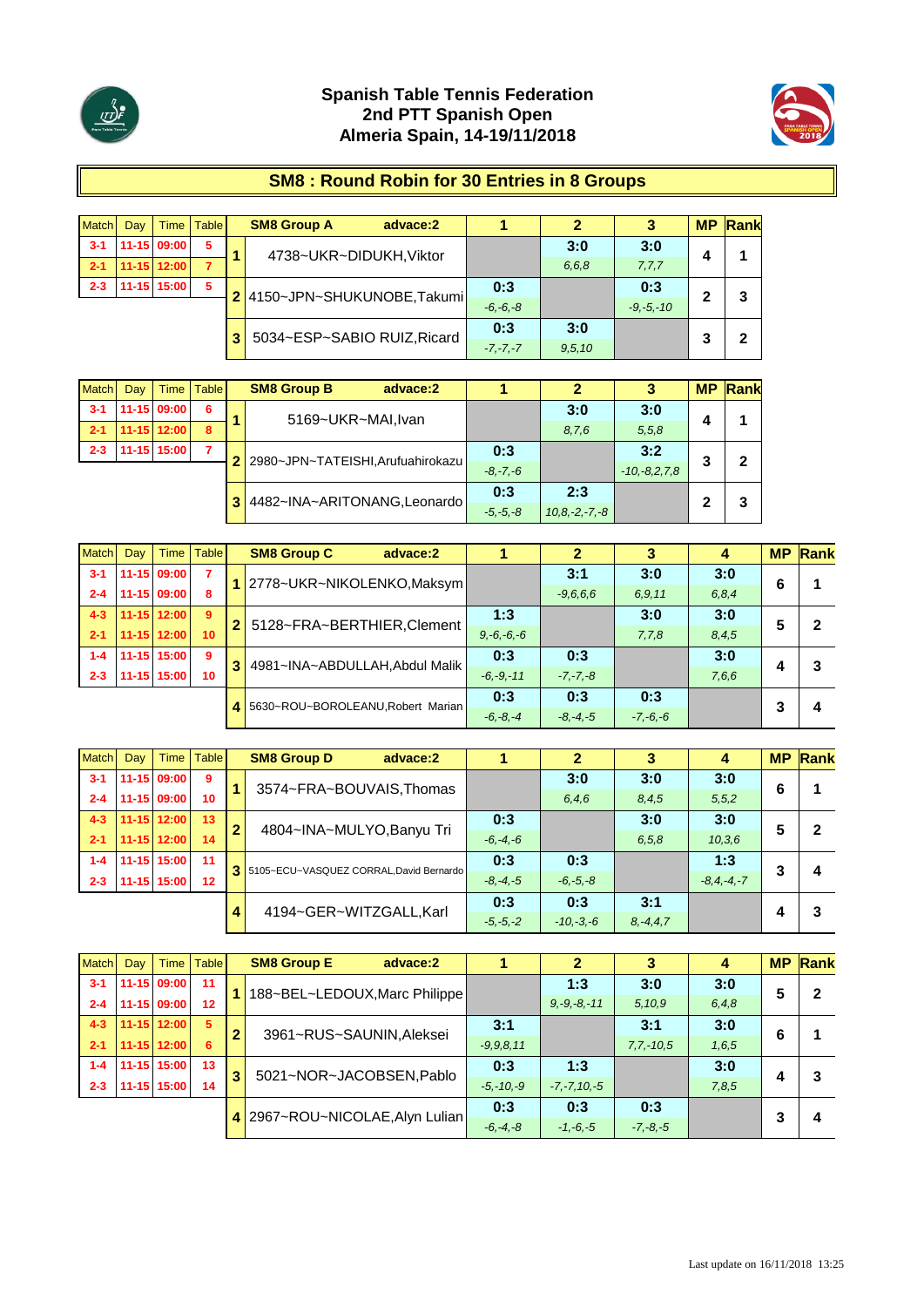| <b>Match</b> | Dav |             | Time   Table |   | <b>SM8 Group F</b><br>advace:2 |                     |                  |                   |               | <b>MP</b> | Rank |
|--------------|-----|-------------|--------------|---|--------------------------------|---------------------|------------------|-------------------|---------------|-----------|------|
| $3 - 1$      |     | 11-15 09:00 | 13           |   | 4846~GBR~SHILTON, Billy        |                     | 3:2              | 3:2               | 3:1           | 6         |      |
| $2 - 4$      |     | 11-15 09:00 | 14           |   |                                |                     | $6.9 - 10 - 3.6$ | $8, 3, -7, -7, 4$ | $1, -6, 5, 7$ |           |      |
| $4 - 3$      |     | 11-15 12:00 | 11           |   | 5848~UKR~VAKARASH, Roman       | 2:3                 |                  | 1:3               | 3:1           |           | 3    |
| $2 - 1$      |     | 11-15 12:00 | 12           |   |                                | $-6, -9, 10, 3, -6$ |                  | $-9.8 - 8 - 8$    | $8, 7, -6, 9$ |           |      |
| $1 - 4$      |     | 11-15 15:00 | 6            |   | 5023~NOR~JOHANSEN, Fredrik     | 2:3                 | 3:1              |                   | 3:0           | 5         | 2    |
| $2 - 3$      |     | 11-15 15:00 | 8            |   |                                | $-8, -3, 7, 7, -4$  | $9, -8, 8, 8$    |                   | 14, 2, 12     |           |      |
|              |     |             |              |   | 4729~RUS~KISLITSYN, Konstantin | 1:3                 | 1:3              | 0:3               |               |           |      |
|              |     |             |              | 4 |                                | $-1.6 - 5 - 7$      | $-8, -7, 6, -9$  | $-14,-2,-12$      |               |           | 4    |

| <b>Match</b> | Dav | Time        | <b>Table</b> |              | <b>SM8 Group G</b><br>advace:2 |                     |                |               | 4         | <b>MP</b> | Rank |
|--------------|-----|-------------|--------------|--------------|--------------------------------|---------------------|----------------|---------------|-----------|-----------|------|
| $3 - 1$      |     | 11-15 09:30 |              |              | 865~HUN~ZBORAI, Gyula Istvan   |                     | 3:2            | 3:0           | 3:0       | 6         |      |
| $2 - 4$      |     | 11-15 09:30 | 8            |              |                                |                     | $5,-6.2,-10.7$ | 4.8.9         | 3,8,4     |           |      |
| $4 - 3$      |     | 11-15 12:30 | 13           | $\mathbf{2}$ | 3946~RUS~IAKOVLEV, Artem       | 2:3                 |                | 3:0           | 3:0       | 5         |      |
| $2 - 1$      |     | 11-15 12:30 | 14           |              |                                | $-5, 6, -2, 10, -7$ |                | 6, 4, 7       | 12, 6, 11 |           |      |
| $1 - 4$      |     | 11-15 15:30 | 5            |              | 5439~SWE~JENSEN WALLIN, Axel   | 0:3                 | 0:3            |               | 3:0       |           |      |
| $2 - 3$      |     | 11-15 15:30 |              |              |                                | $-4,-8,-9$          | $-6, -4, -7$   |               | 9,10,7    |           |      |
|              |     |             |              |              | 4936~NED~VAN DER BURG, Roy     | 0:3                 | 0:3            | 0:3           |           |           | 4    |
|              |     |             |              |              |                                | $-3,-8,-4$          | $-12,-6,-11$   | $-9, -10, -7$ |           |           |      |

| <b>Match</b> | Dav | Time I          | Table |                | <b>SM8 Group H</b><br>advace:2       |                    |                    |               | 4               |   | <b>MP Rank</b> |
|--------------|-----|-----------------|-------|----------------|--------------------------------------|--------------------|--------------------|---------------|-----------------|---|----------------|
| $3 - 1$      |     | 11-15 09:30     | 9     |                | 5270~FRA~DEBEYSSAC,Elias             |                    | 2:3                | 3:0           | 3:1             |   |                |
| $2 - 4$      |     | $11 - 15$ 09:30 | 10    |                |                                      |                    | $-7.9 - 11.10 - 5$ | 7,6,3         | $-9,7,5,9$      | C |                |
| $4 - 3$      |     | $11 - 15$ 12:30 | 6     | $\overline{2}$ | 4927~ITA~DE CHIARA, Samuel           | 3:2                |                    | 3:1           | 3:1             | 6 |                |
| $2 - 1$      |     | 11-15 12:30     | 8     |                |                                      | $7, -9, 11, -10.5$ |                    | $-12.6, 10.5$ | $7, -5, 9, 10$  |   |                |
| $1 - 4$      |     | 11-15 15:30     | -9    |                | 5033~NOR~SALOMONSEN, Steffen         | 0:3                | 1:3                |               | 1:3             | 3 |                |
| $2 - 3$      |     | 11-15 15:30     | 10    |                |                                      | $-7, -6, -3$       | $12,-6,-10,-5$     |               | $8, -5, -9, -8$ |   | 4              |
|              |     |                 |       |                | 4 5168~NED~WASSINK, Devin Albert Jos | 1:3                | 1:3                | 3:1           |                 |   |                |
|              |     |                 |       |                |                                      | $9, -7, -5, -9$    | $-7.5 - 9 - 10$    | $-8,5,9,8$    |                 |   |                |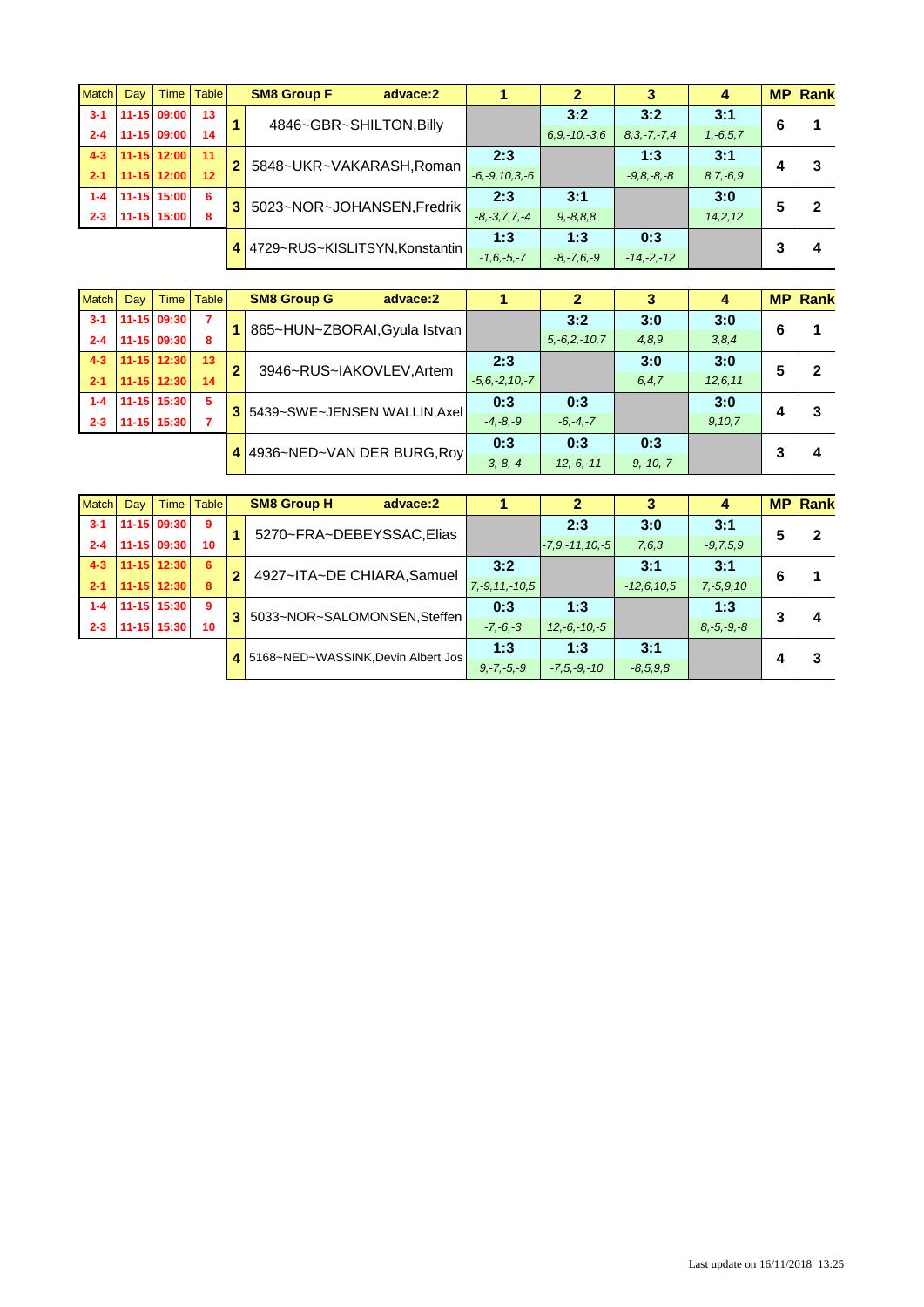



**Men Singles Class 9 : KO for 6 Entries**

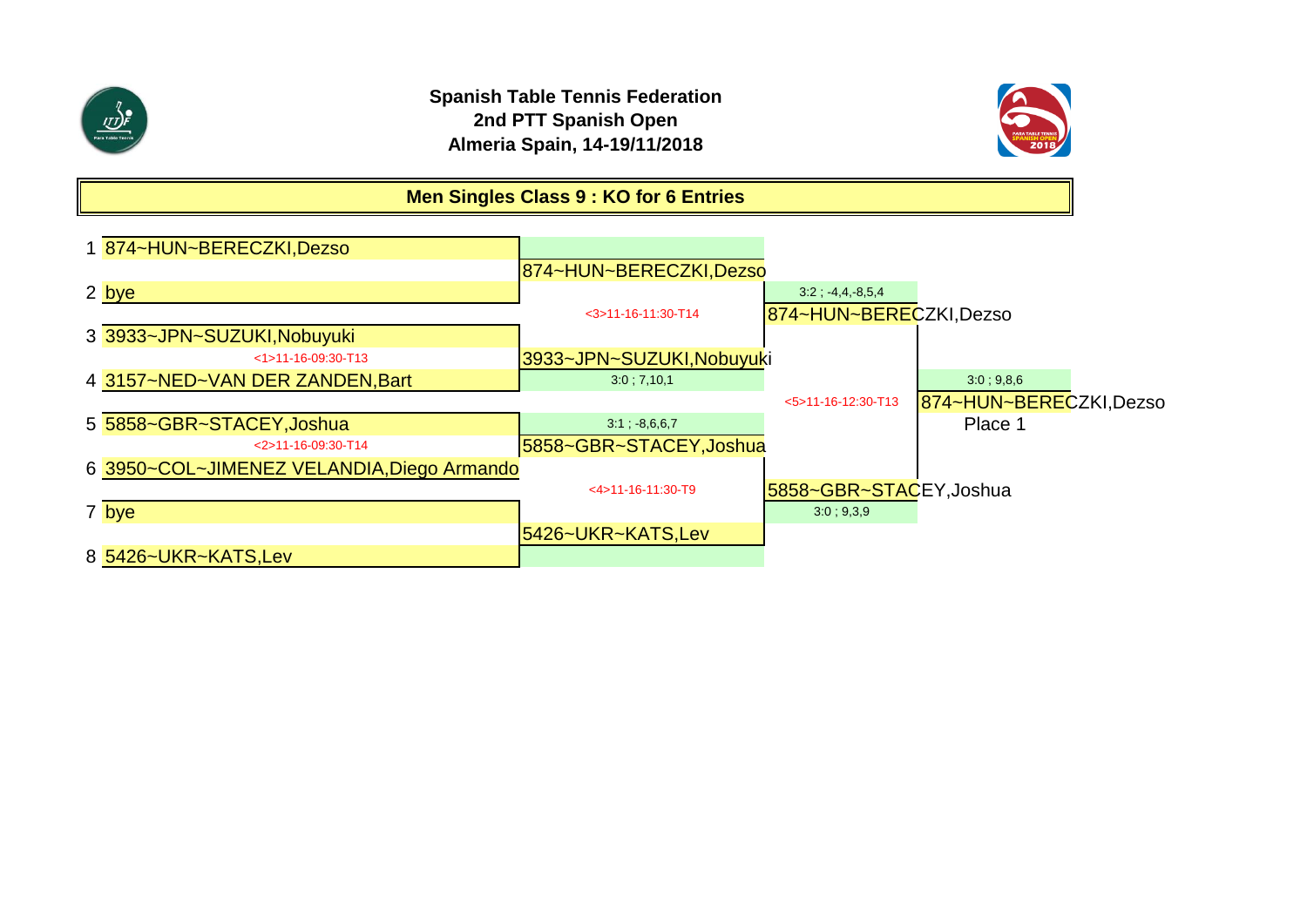



#### **SM9 : Round Robin for 10 Entries in 3 Groups**

| <b>Match</b> | Dav | Time I      | <b>Table</b> | <b>SM9 Group A</b><br>advace:2           |                  | 2                  |                     | <b>MP</b> | <b>Rank</b> |
|--------------|-----|-------------|--------------|------------------------------------------|------------------|--------------------|---------------------|-----------|-------------|
| $3 - 1$      |     | 11-15 11:30 | 11           | 874~HUN~BERECZKI,Dezso                   |                  | 3:1                | 3:0                 | 4         |             |
| $2 - 1$      |     | 11-15 14:30 | 6            |                                          |                  | $-8.17,8.8$        | 4,8,4               |           |             |
| $2 - 3$      |     | 11-15 17:30 | 9            | 2 5171~NGR~CHUKWUEMEKA, Francis          | 1:3              |                    | 2:3                 | 2         | 3           |
|              |     |             |              |                                          | $8, -17, -8, -8$ |                    | $5, 10, -9, -9, -9$ |           |             |
|              |     |             |              |                                          | 0:3              | 3:2                |                     |           |             |
|              |     |             |              | 3950~COL~JIMENEZ VELANDIA, Diego Armando | $-4, -8, -4$     | $-5, -10, 9, 9, 9$ |                     | 3         | 2           |

| <b>Match</b> | Dav | <b>Time</b>   | <b>Table</b> |   | <b>SM9 Group B</b> | advace:2                   |               |               | 3      | <b>MP</b> | Rank |
|--------------|-----|---------------|--------------|---|--------------------|----------------------------|---------------|---------------|--------|-----------|------|
| $3 - 1$      |     | $11-15$ 11:30 | 12           |   | 5426~UKR~KATS,Lev  |                            |               | 3:0           | 3:0    | 4         |      |
| $2 - 1$      |     | 11-15 14:30   | 8            |   |                    |                            |               | 6, 5, 7       | 6,10,6 |           |      |
| $2 - 3$      |     | 11-15 17:30   | 10           | ≘ |                    | 3933~JPN~SUZUKI, Nobuyuki  | 0:3           |               | 3:0    | 3         | 2    |
|              |     |               |              |   |                    |                            | $-6, -5, -7$  |               | 2,10,3 |           |      |
|              |     |               |              | 3 |                    |                            | 0:3           | 0:3           |        |           | 3    |
|              |     |               |              |   |                    | 5038~GBR~ALLEN, Craig Mark | $-6, -10, -6$ | $-2, -10, -3$ |        |           |      |

| <b>Match</b> | Day ' | Time I      | Table |   | <b>SM9 Group C</b> | advace:2                                |              |              | 3            |         | <b>MP</b> | Rank |
|--------------|-------|-------------|-------|---|--------------------|-----------------------------------------|--------------|--------------|--------------|---------|-----------|------|
| $3 - 1$      |       | 11-15 11:30 | 13    |   |                    | 5858~GBR~STACEY, Joshua                 |              | 3:0          | 3:0          | 3:0     | 6         |      |
| $2 - 4$      |       | 11-15 11:30 | 14    |   |                    |                                         |              | 12, 4, 11    | 6,8,5        | 4,4,9   |           |      |
| $4 - 3$      |       | 11-15 14:30 | 9     |   |                    | 2 3157~NED~VAN DER ZANDEN, Bart         | 0:3          |              | 3:0          | 3:0     | 5         | 2    |
| $2 - 1$      |       | 11-15 14:30 | 10    |   |                    |                                         | $-12,-4,-11$ |              | 6.9.3        | 2, 7, 7 |           |      |
| $1 - 4$      |       | 11-15 17:30 | 12    | 3 |                    | 5802~INA~KUSNANTO                       | 0:3          | 0:3          |              | 3:0     |           | 3    |
| $2 - 3$      |       | 1-15 17:30  | 14    |   |                    |                                         | $-6, -8, -5$ | $-6, -9, -3$ |              | 7,3,4   | 4         |      |
|              |       |             |       |   |                    | 3310~COL~CHINCHILLA RAMOS.Julian Andres | 0:3          | 0:3          | 0:3          |         | 3         | 4    |
|              |       |             |       |   |                    |                                         | $-4, -4, -9$ | $-2,-7,-7$   | $-7, -3, -4$ |         |           |      |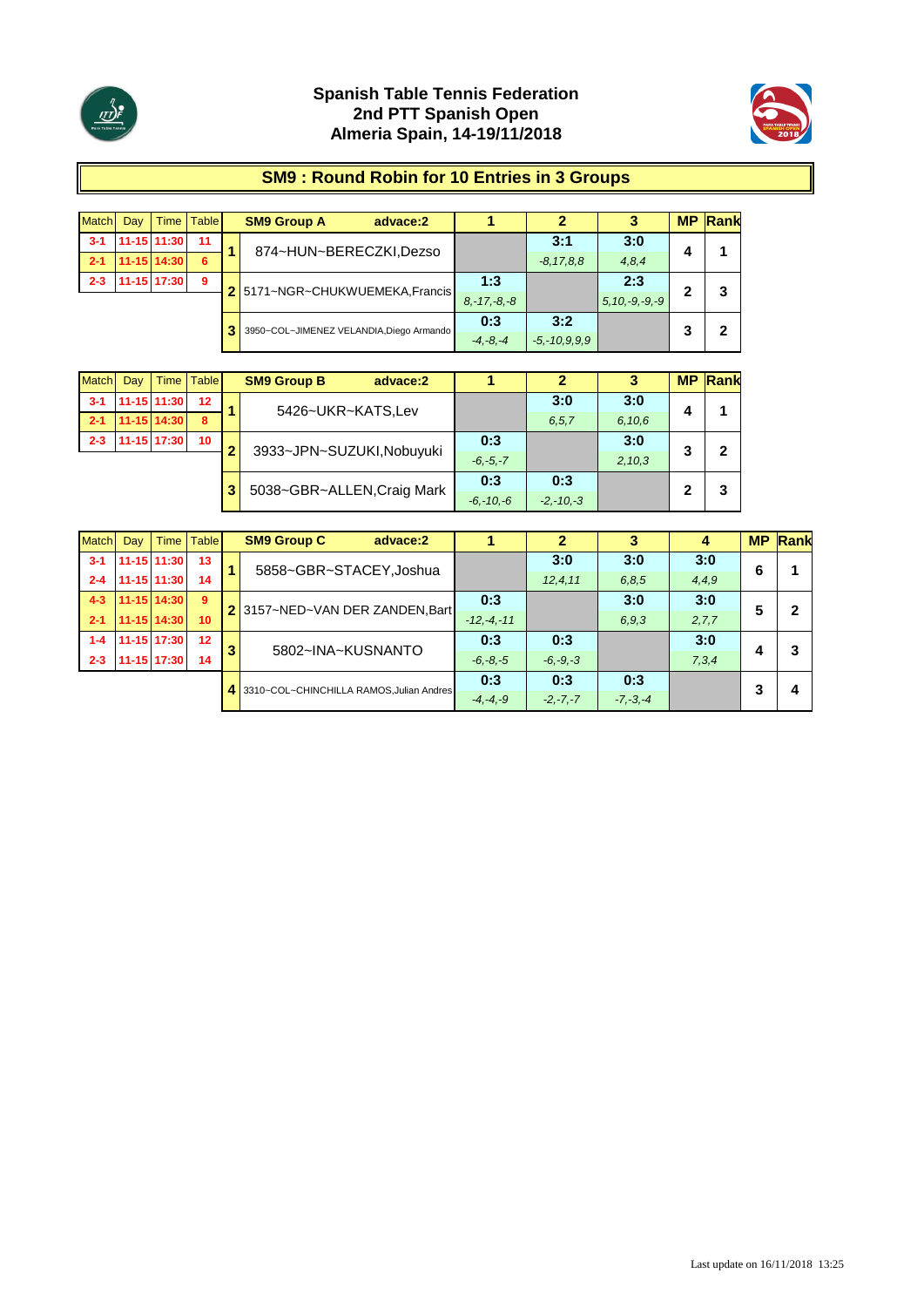

#### **Spanish Table Tennis Federation 2nd PTT Spanish Open Almeria Spain, 14-19/11/2018**



#### **Men Singles Class 10 : KO for 12 Entries**

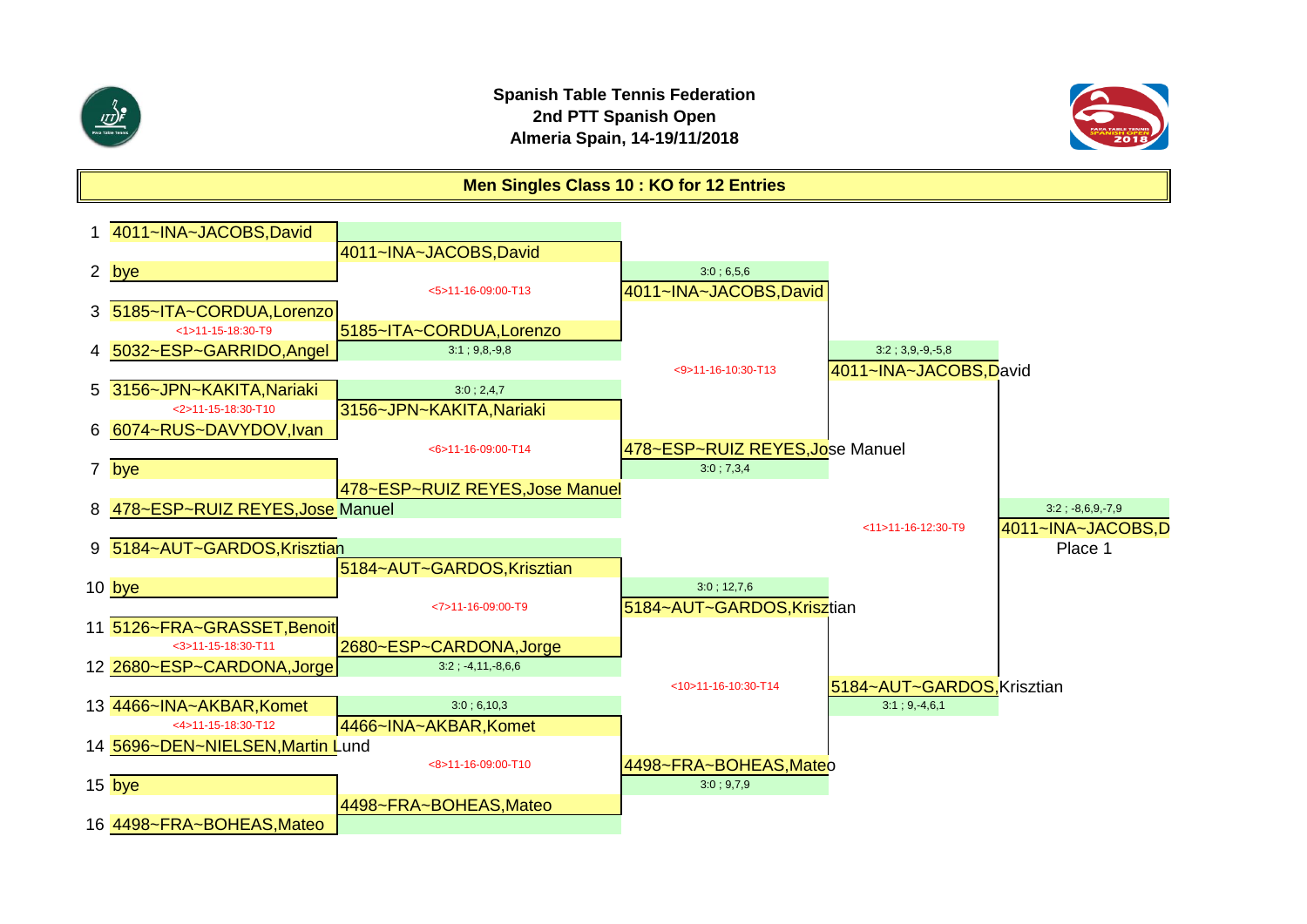avid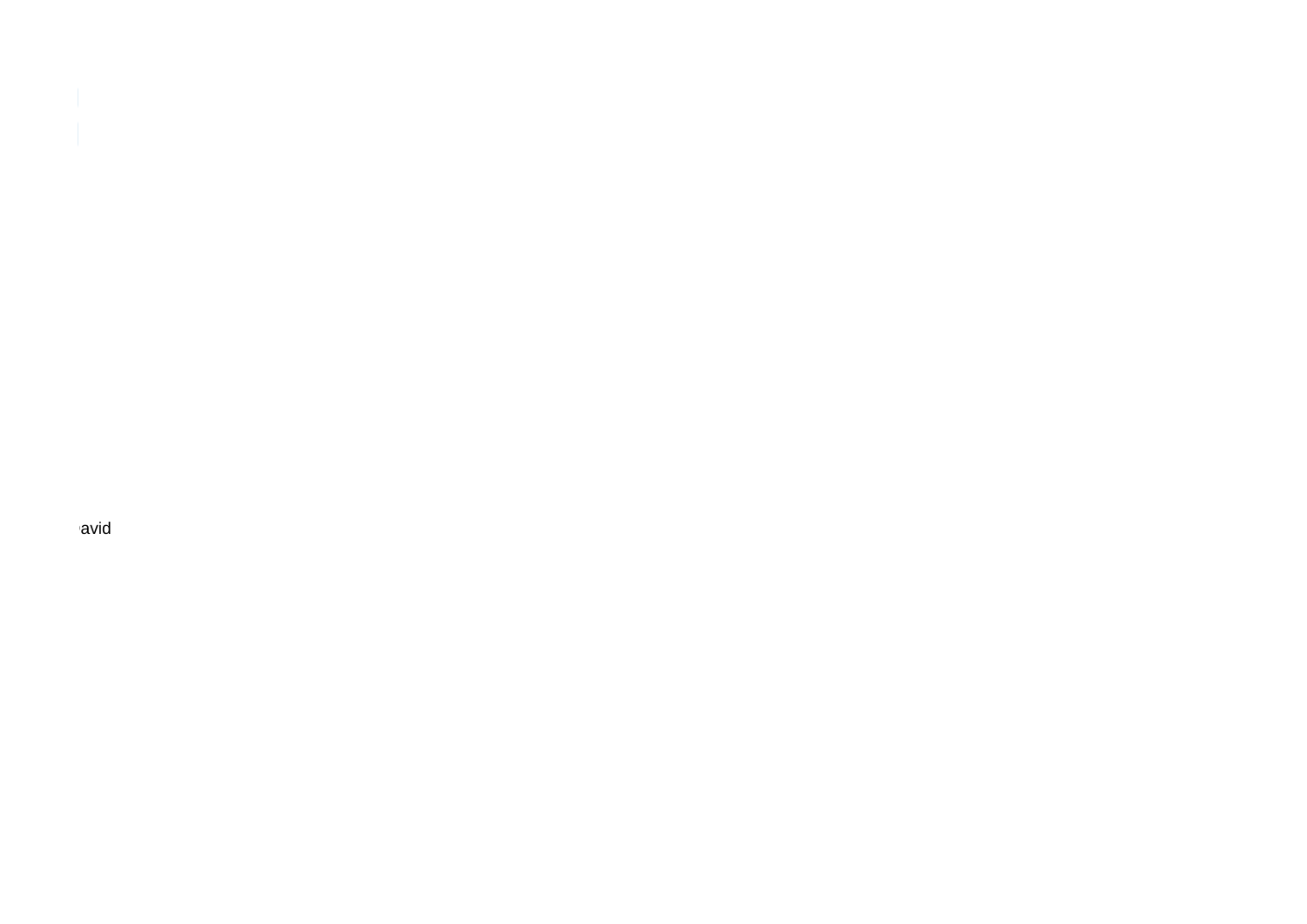



# **SM10 : Round Robin for 21 Entries in 6 Groups**

| Match   | Dav | Time        | <b>Table</b> |              | <b>SM10 Group A</b><br>advace:2           |                 |                  | 3              | 4     | <b>MP</b> | Rank |
|---------|-----|-------------|--------------|--------------|-------------------------------------------|-----------------|------------------|----------------|-------|-----------|------|
| $3 - 1$ |     | 11-15 09:30 | 11           |              | 4011~INA~JACOBS,David                     |                 | 3:1              | 3:0            | 3:0   | 6         |      |
| $2 - 4$ |     | 11-15 09:30 | 12           |              |                                           |                 | $1, -9, 4, 4$    | 8.5.5          | 2,6,4 |           |      |
| $4 - 3$ |     | 11-15 12:30 | -9           | $\mathbf{2}$ | 5126~FRA~GRASSET, Benoit                  | 1:3             |                  | 3:1            | 3:0   | 5         |      |
| $2 - 1$ |     | 11-15 12:30 | 10           |              |                                           | $-1, 9, -4, -4$ |                  | $-8, 10, 9, 9$ | 4,8,7 |           |      |
| $1 - 4$ |     | 11-15 15:30 | 11           |              | 5579~CHI~ECHAVEGUREN FARIAS.Manuel Felipe | 0:3             | 1:3              |                | 3:0   |           |      |
| $2 - 3$ |     | 11-15 15:30 | 12           |              |                                           | $-8, -5, -5$    | $8, -10, -9, -9$ |                | 2,3,6 |           |      |
|         |     |             |              |              | 5794~ESP~LOPEZ, Marlon                    | 0:3             | 0:3              | 0:3            |       |           | 4    |
|         |     |             |              |              |                                           | $-2,-6,-4$      | $-4, -8, -7$     | $-2, -3, -6$   |       |           |      |

| <b>Match</b> | Dav | Time I      | <b>Table</b> |   | <b>SM10 Group B</b>              | advace:2 |              | 2                  | з                   | <b>MP</b> | Rank |
|--------------|-----|-------------|--------------|---|----------------------------------|----------|--------------|--------------------|---------------------|-----------|------|
| $3 - 1$      |     | 11-15 09:30 | 13           |   | 4498~FRA~BOHEAS, Mateo           |          |              | 3:0                | 3:0                 | л         |      |
| $-2-1$       |     | 11-15 12:30 | 11           |   |                                  |          |              | 1,5,5              | 3, 1, 4             |           |      |
| $2 - 3$      |     | 11-15 15:30 | 13           |   | 5663~GRE~DIAKOUMAKOS, Alexandros |          | 0:3          |                    | 2:3                 | າ         | 3    |
|              |     |             |              |   |                                  |          | $-1, -5, -5$ |                    | $-9, 7, 9, -8, -10$ |           |      |
|              |     |             |              |   | 5032~ESP~GARRIDO, Angel          |          | 0:3          | 3:2                |                     |           |      |
|              |     |             |              | 3 |                                  |          | $-3, -1, -4$ | $9, -7, -9, 8, 10$ |                     | 3         | 2    |

| Match   | Day |             | Time   Table |              | <b>SM10 Group C</b><br>advace:2        |              |                    |                     | 4                   | <b>MP</b> | Rank |
|---------|-----|-------------|--------------|--------------|----------------------------------------|--------------|--------------------|---------------------|---------------------|-----------|------|
| $3 - 1$ |     | 11-15 09:30 | 14           |              | 5184~AUT~GARDOS, Krisztian             |              | 3:0                | 3:0                 | 3:0                 | 6         |      |
| $2 - 4$ |     | 11-15 10:00 | 10           |              |                                        |              | 7,9,7              | 3,4,6               | 4,6,5               |           |      |
| $4 - 3$ |     | 11-15 12:30 | 12           | $\mathbf{2}$ | 5185~ITA~CORDUA,Lorenzo                | 0:3          |                    | 3:0                 | 2:3                 |           |      |
| $2 - 1$ |     | 11-15 13:00 | 10           |              |                                        | $-7, -9, -7$ |                    | 4.9.9               | $6, -7, 6, -11, -8$ |           |      |
| $1 - 4$ |     | 11-15 15:30 | 14           | З            | 4965~CHI~VEGA GUTIERREZ, Alvaro Hernan | 0:3          | 0:3                |                     | 3:2                 |           | Δ    |
| $2 - 3$ |     | 11-15 16:00 | 6            |              |                                        | $-3, -4, -6$ | $-4, -9, -9$       |                     | $8, 9, -12, -6.5$   |           |      |
|         |     |             |              |              | 6028~ESP~CEPAS, Ander                  | 0:3          | 3:2                | 2:3                 |                     |           | 3    |
|         |     |             |              | 4            |                                        | $-4, -6, -5$ | $-6, 7, -6, 11, 8$ | $-8, -9, 12, 6, -5$ |                     |           |      |

| <b>Match</b> | Dav | <b>Time</b> | <b>Table</b> | <b>SM10 Group D</b><br>advace:2 |                              |                 |              |         |   | <b>MP Rank</b> |
|--------------|-----|-------------|--------------|---------------------------------|------------------------------|-----------------|--------------|---------|---|----------------|
| $3 - 1$      |     | 11-15 10:00 | 11           | 478~ESP~RUIZ REYES, Jose Manuel |                              |                 | 3:1          | 3:0     | 4 |                |
| $2 - 1$      |     | 11-15 13:00 | 11           |                                 |                              |                 | $3.6 - 7.8$  | 1, 5, 7 |   |                |
| $2 - 3$      |     | 11-15 16:00 |              | 5696~DEN~NIELSEN, Martin Lund   |                              |                 |              | 3:0     | 3 | 2              |
|              |     |             |              |                                 | 5731~AUT~WIESENHOFER, Gustav | $-3, -6, 7, -8$ |              | 5, 8, 4 |   |                |
|              |     |             |              |                                 |                              | 0:3             | 0:3          |         |   | 3              |
|              |     |             |              |                                 |                              | $-1, -5, -7$    | $-5, -8, -4$ |         |   |                |

| Match   | Dav | Time I          | <b>Table</b> |                            | <b>SM10 Group E</b><br>advace:2 |                   |                    | 3              | 4                    |   | <b>MP</b> Rank |
|---------|-----|-----------------|--------------|----------------------------|---------------------------------|-------------------|--------------------|----------------|----------------------|---|----------------|
| $3 - 1$ |     | 11-15 10:00     | $-13$        |                            | 2680~ESP~CARDONA, Jorge         |                   | 3:1                | 3:0            | 3:0                  | 6 |                |
| $2 - 4$ |     | 11-15 10:00     | 14           |                            |                                 |                   | $-8, 4, 10, 6$     | 6, 7, 5        | 3,8,5                |   |                |
| $4 - 3$ |     | $11 - 15$ 13:00 | $-12$        | $\mathbf{2}$               | 4655~JPN~NAGASHITA, Naoya       | 1:3               |                    | 3:2            | 2:3                  |   | 3              |
| $2 - 1$ |     | 11-15 13:00     | 13           |                            |                                 | $8, -4, -10, -6$  |                    | $-9.6.9 - 9.4$ | $3, -8, -11, 11, -9$ | 4 |                |
| $1 - 4$ |     | 11-15 16:00     | 8            | 3                          | 5337~GBR~THAKKER, Shae Sunjay   | 0:3               | 2:3                |                | 1:3                  | 3 | 4              |
| $2 - 3$ |     | 11-15 16:00     | 9            |                            |                                 | $-6, -7, -5$      | $9, -6, -9, 9, -4$ |                | $12, -7, -11, -4$    |   |                |
|         |     |                 |              |                            |                                 | 0:3               | 3:2                | 3:1            |                      |   | 2              |
|         |     |                 |              | 6074~RUS~DAVYDOV,Ivan<br>4 | $-3, -8, -5$                    | $-3.8, 11, -11.9$ | $-12, 7, 11, 4$    |                |                      |   |                |

| <b>Match</b> | Dav | Time        | <b>Table</b>    |                  | <b>SM10 Group F</b><br>advace:2 |                | $\mathbf{2}$     | 3           |   | <b>MP Rank</b> |
|--------------|-----|-------------|-----------------|------------------|---------------------------------|----------------|------------------|-------------|---|----------------|
| $3 - 1$      |     | 11-15 10:00 | 12 <sup>2</sup> |                  | 4466~INA~AKBAR, Komet           |                | 1:3              | 3:0         | 3 | 2              |
| $-2-1$       |     | 11-15 13:00 | 14              |                  |                                 |                | $8, -8, -11, -8$ | 6, 7, 5     |   |                |
| $2 - 3$      |     | 11-15 16:00 | 10 <sup>°</sup> | っ                | 3156~JPN~KAKITA, Nariaki        | 3:1            |                  | 3:1         | 4 |                |
|              |     |             |                 |                  |                                 | $-8, 8, 11, 8$ |                  | $-11,9,2,8$ |   |                |
|              |     |             |                 |                  | 5795~ESP~MATARO,Edgar           | 0:3            | 1:3              |             | 2 | 3              |
|              |     |             | $-6, -7, -5$    | $11, -9, -2, -8$ |                                 |                |                  |             |   |                |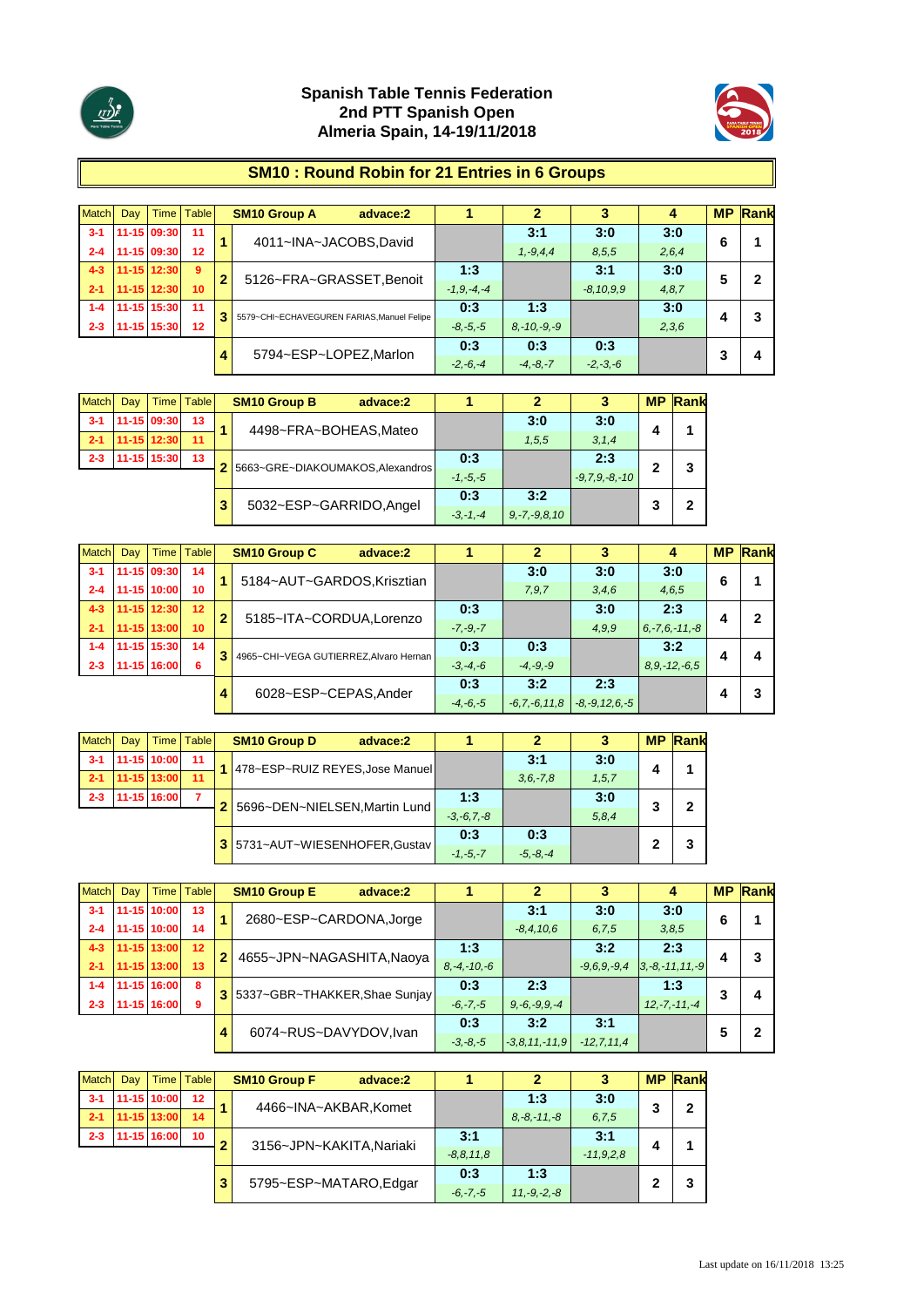

**Spanish Table Tennis Federation 2nd PTT Spanish Open Almeria Spain, 14-19/11/2018**



### **Men Singles Class 11 : KO for 6 Entries**